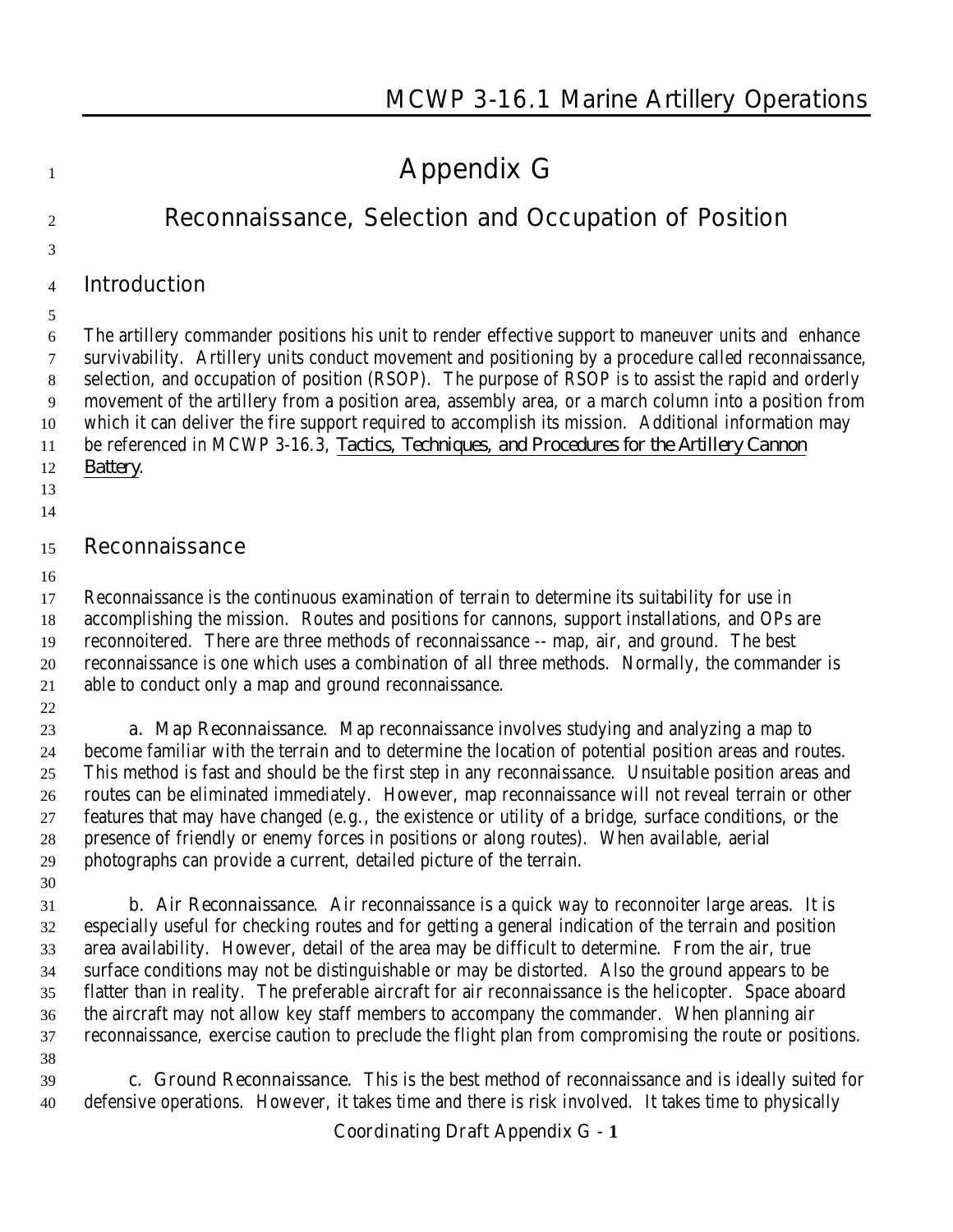examine the terrain for suitability. Because caution must be exercised to avoid the risk of revealing the position to the enemy, ground reconnaissance is best performed during daylight.

 

# **Reconnaissance for Movement of the Regiment**

- Reconnaissance is conducted to prepare for the movement and positioning of the regiment. The regiment is moved and positioned to ensure coverage to the supported force, to weight the main effort, to facilitate future operations, and to enhance artillery operations; e.g., mass fires, counterfire, survivability, communications, and CSS. The regimental commander may conduct reconnaissance, but this is limited due to his role as division artillery officer and FSC. The regimental commander and/or his S-3 direct the movement and positioning of artillery battalions and other units with GS and GS-R missions, and, when required, battalions with DS and reinforcing missions. To facilitate planning and execution of the movement plan, artillery execution/position matrix may be prepared. Appendix G provides and example of such a matrix.
- 

 **a. Battalion Position Areas**. Positioning of the regiment is accomplished by the assignment of battalion position areas. Position areas do not constitute a rigid restrictive area for the battalion or its batteries. They should be considered only as guides to be followed as closely as the mission, terrain, and tactical situation permit. Battalion commanders conduct reconnaissance to find position areas to meet their assigned mission requirements and to meet the guidance of the regimental commander. 

 **b. Regimental Headquarters Echelons**. The commander positions his headquarters echelons to enhance control and support of his battalions and coordination with the division. The commander locates himself where he can best obtain the information critical to his situational awareness and command the regiment. The COC of the echelon where the commander is located is designated the regimental CP.

 **(1) Main Echelon**. The regimental commander selects the general position area for the main echelon, with the S-3's recommendation. The selection is made by map reconnaissance or, when possible, by ground and/or air reconnaissance. In consultation with the S-6, the regimental headquarters battery commander conducts a reconnaissance to determine the specific positions of the main echelon and the location for the COC within that position. During displacement, the main echelon personnel, vehicles, and equipment moving to and occupying the new position are temporarily designated the forward echelon until control of operations has been assumed from the main echelon. 

 **(2) Rear Echelon**. The S-3 selects the general position for the rear echelon, with the S- 4's recommendation. The S-4 or his representative conducts a reconnaissance to determine the specific location of the rear echelon.

 **c. Counterbattery Radar Platoon**. The CBR platoon commander moves and positions radars operating under the regimental control for coverage of the areas designated by the S-3. The CBR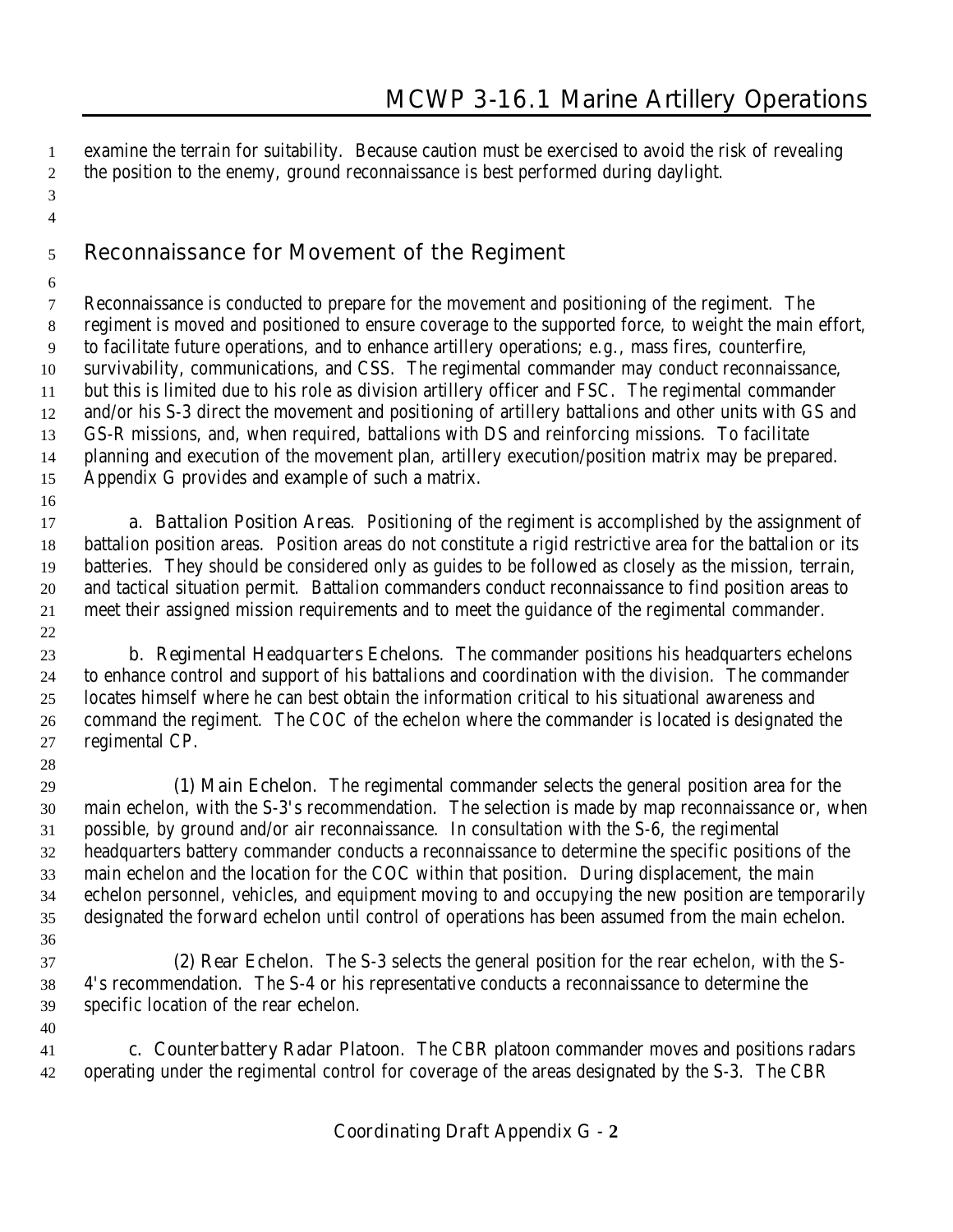platoon commander conducts reconnaissance for position areas, and the radar chief selects the actual site for the radar.

 **d. Meteorology Station**. The regimental meteorological officer normally conducts reconnaissance and selects the position area for the met station. The meteorological chief selects the actual site. The S-3 makes recommendations for the positioning and movement of the station.

 **e. Reconnaissance**. Route reconnaissance is conducted continuously by all units. Route reconnaissance facilitates the movement and CSS of artillery units. This is essential in certain types of environments; e.g., mountains, jungles, and arctic areas. Routes are selected to maximize trafficability and to minimize detection and attack by the enemy. The strength and condition of bridges and the location of obstacles must be determined and routes/lanes marked. Roads may require improvement by engineers. Information about routes is disseminated to all units. 

# **Reconnaissance for Movement of the Battalion**

 The artillery commander initiates reconnaissance based on his knowledge of the tactical situation or as a result of a change in mission. Movement and positioning are driven by fire support requirements, the tactical situation, communications, and survivability. The artillery battalion commander selects positions that allow the battalion to accomplish its mission.

 **a. Planning the Reconnaissance**. To be effective, reconnaissance must be planned. The planning will vary with the mission, time available, and method of reconnaissance.

 **(1) Artillery Commander**. The commander plans and coordinates the reconnaissance. He analyzes the tactical situation to identify positioning requirements. By map reconnaissance, he identifies a potential position area(s). He coordinates the potential areas with the supported/reinforced unit and higher artillery headquarters, as appropriate. The commander determines the presence of other units or their planned occupation of positions in the vicinity of the area and routes to be reconnoitered. Provisions may be required to bypass friendly units along the route. The commander considers the distance and route to the new area, and personnel and equipment availability. He then determines how the reconnaissance will be conducted, the composition of the reconnaissance party, the route(s) of the reconnaissance, and the time available. He develops his plan, plans fires, and issues orders for its execution.

 **(2) S-2**. The S-2 provides information to help the commander plan and execute his reconnaissance. This information includes the enemy threat, camouflage, visibility and trafficability, weather, and obstacles. Sources of this information are reports from other units, from air observers, FOs, and LNOs, and other sources.

 **(3) S-3**. The S-3 recommends to the commander the movement and positioning of the unit. He considers the coverage to the supported/reinforced unit, the ability to mass fires, terrain and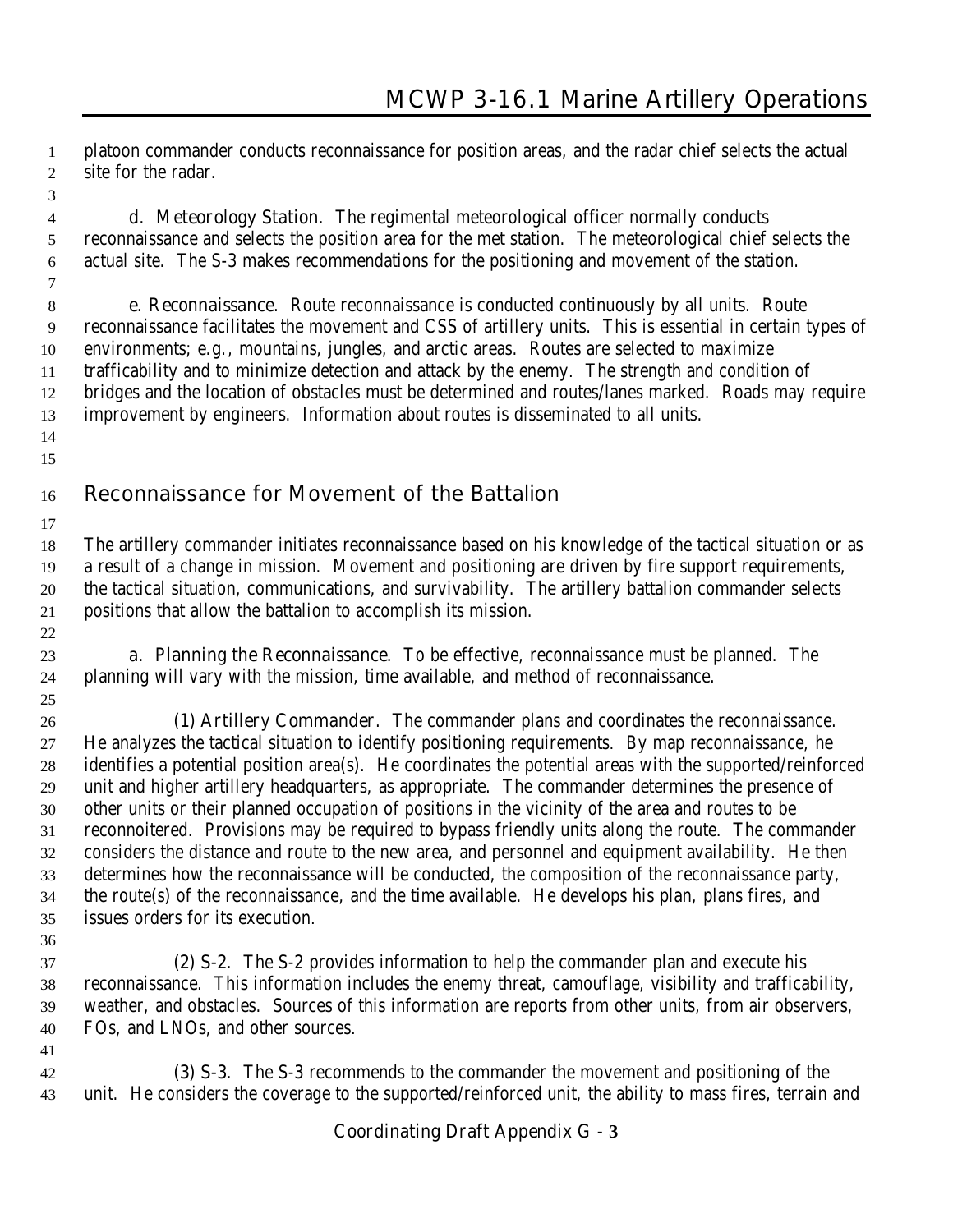weather, the enemy situation and, if necessary, the nuclear/chemical dosage rates and levels of contamination. He ensures that the positions can be supported by communications and CSS, and that the new position areas meet survivability requirements. Based on the commander's decision and guidance, the S-3 makes position area assignments, designates azimuths of fire or aimpoints (e.g., grid intersection), arranges for route precedence, and issues warning and/or movement orders. The S-3 directs survey operations to support the positioning plan. Close coordination is required between the S-3, the survey officer, and battery commanders. The survey party may precede the battery commander to a firing position designated by the S-3; link up with the battery commander during RSOP; or extend survey to the position after the selection by the battery but before occupation. **(4) S-4**. The S-4 plans CSS to support the movement and positioning of the unit. He coordinates engineer support and arranges for CSS to displacing units; i.e., repair and replenishment point (RRP). See MCRP 3-16.1B, *Logistics for Artillery*. **b. Movement Briefing**. The artillery commander assembles key personnel and briefs them on the details of his reconnaissance plan. The format for this brief may be referenced in ST 6-50-20, *Battery Executive Offcer's/Platoon Leader's Handbook*, Appendix D and is generally as follows: **(1) Situation** •**Enemy situation**. Include known or likely ground or air activity, obstacles, etc. •**Friendly situation**. Include the locations of friendly units along the route(s) and in the position areas, obstacles, etc. **(2) Mission**. The mission to be accomplished from the new position. **(3) Execution** •**Destination**. The commander points out, on the ground or on a map, the position(s) and locations (or tentative locations) of installations within the position. For the battery, the commander also identifies the azimuth of fire. •**Route(s)**. The commander traces the route(s) to be used during the movement. He identifies potential trouble points along the route; e.g., likely ambush points, obstacles, etc. 35 Order of March. ! Potential emergency firing positions (during displacement). **Convoy control measures. See paragraph 9209. I** Time of movement. ! Security measures, to include immediate actions and planned fires. ! Mission-oriented protective posture (MOPP) status and areas of known chemical or nuclear contamination. ! Any special instructions.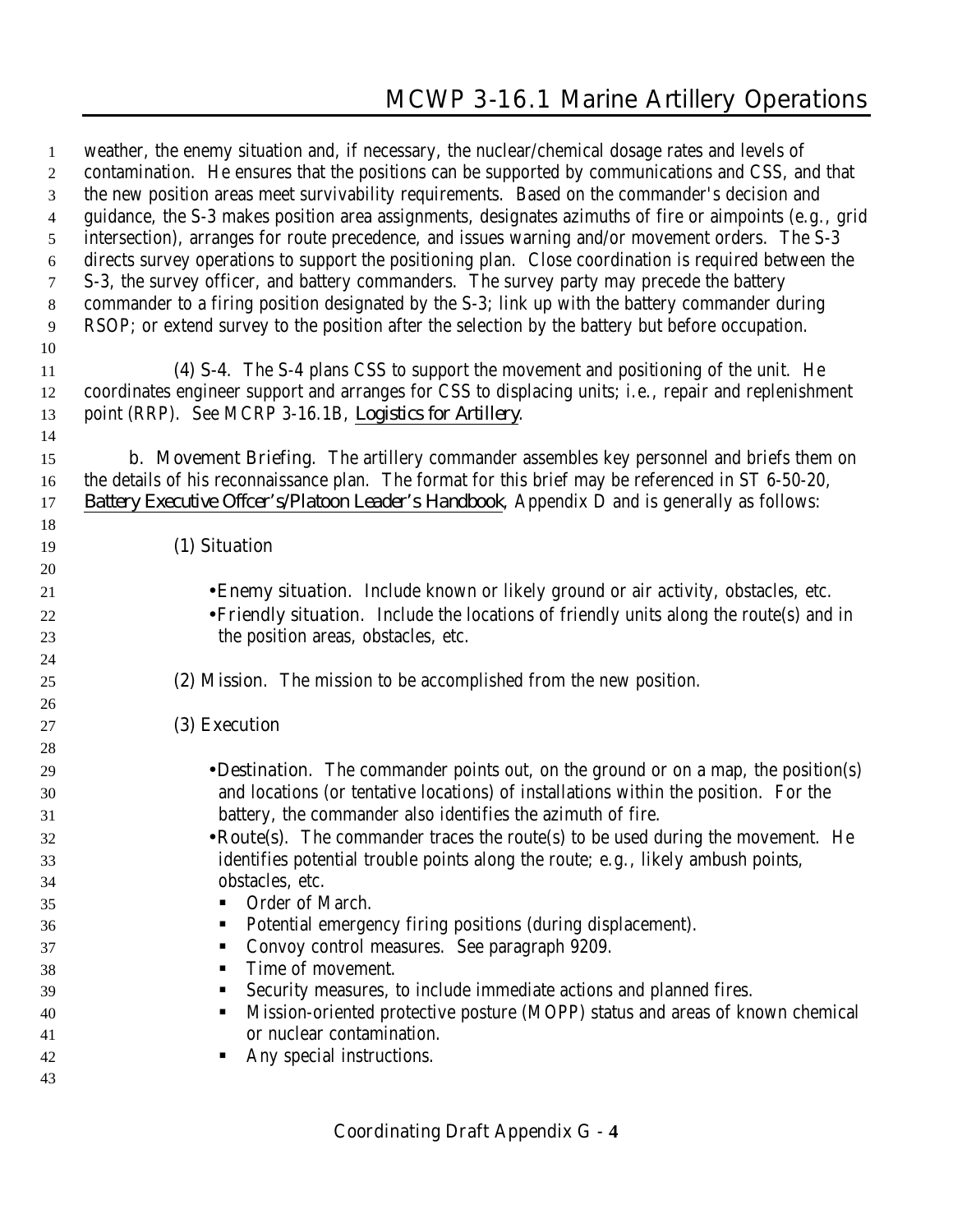**(4) Administration and Logistics**. Administrative logistical information; e.g., vehicle recovery, rations, water, fuel, etc. **(5) Command and Signal** •Prearranged codes and signals for the movement. •Convoy communications; e.g., frequencies, net control restrictions, etc. •Location of key personnel in the convoy; e.g., commander, corpsman. **c. Battalion Reconnaissance Party**. The battalion commander (or his designated representative) assembles personnel and equipment for the reconnaissance. The composition of the reconnaissance party will vary with the mission and any restrictions that may apply. Normally, the commander will include in his party the S-3, S-6, and survey officer. The S-2 may accompany the commander to analyze security requirements and/or to identify position areas for radars, OPs, etc. In some situations, battery commanders, survey personnel, wiremen, the ammunition NCO, and a medical representative may accompany the battalion commander. **(1) Actions Prior to Departure**. Before leaving on the reconnaissance, the commander gives his XO as much information as he can to allow the battalion to continue operations and to prepare for movement during his absence. He may provide instructions for the issuance of the battalion order following the reconnaissance. **(2) Reconnaissance Party in March Column**. During a march with the supported unit, artillery reconnaissance parties usually precede the artillery units and march with the advanced elements of the supported unit in column. The artillery commander can reconnoiter positions along the route, as necessary. If time is limited, the commander may have to proceed to the position area, conduct reconnaissance and select the position, and coordinate survey while the unit is on the march. **(3) Conduct of the Reconnaissance**. The battalion commander seldom performs all the operations of the reconnaissance personally. He normally assigns reconnaissance tasks to members of this party. On arrival at the potential position area, the members accomplish their assigned tasks and reassemble at a specified time and place. The tasks performed include the selection of positions for the battalion headquarters echelons, routes, and communications sites. The battalion commander may identify battery position areas and (battalion) position areas for any reinforcing artillery. Alternately, he may give guidance and authorize the commanders to select their own position areas. He orients the units by assigning azimuths of fire or aimpoints. The battalion commander may also identify position areas for other artillery units under battalion control; e.g., CBR detachment. Following the selection of position areas, the battalion commander determines the method and order of movement. **d. Battalion Positioning Techniques**. Based on the tactical situation and the position selection factors, the commander/S-3 may use the following positioning techniques. **(1) Battalion Perimeter**. Firing batteries are positioned near each other with the

headquarters battery main echelon positioned central to firing batteries to form a battalion perimeter.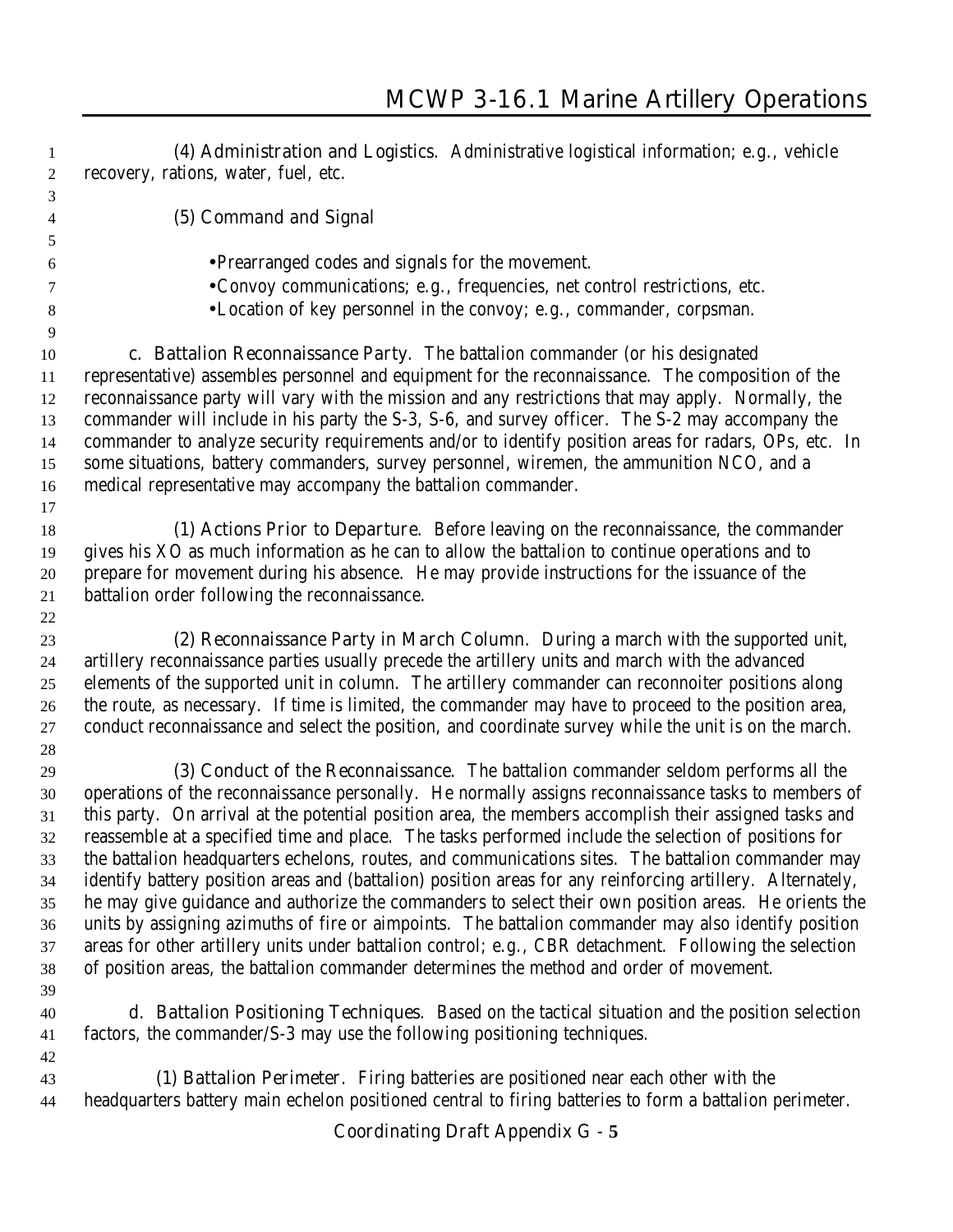This technique favors command, control, coordination, survey, CSS, communications, and local security. This technique is desirable when the enemy has minimum detection and counterfire capability, in close terrain, and on a relatively static battlefield. The battalion is vulnerable to counterfire, radio and radar direction finding, artillery barrages, air strikes, and nuclear/chemical attack. Displacement of the entire battalion may be necessary if the position is discovered.

 **(2) Battery Perimeters**. Firing batteries are positioned in separate perimeters with the headquarters battery main echelon positioned where it can best control the battalion. Command, control, coordination, communication, survey, CSS, and local security become proportionally more difficult with dispersion. Increasing dispersion is desirable when the enemy has acquisition and counterfire capability, in open terrain, and on a relatively dynamic battlefield. The battalion as a whole is less susceptible to enemy detection and less vulnerable to enemy attack. For short periods, a control cell (e.g., S-3, S-2, and essential equipment) may be required to extend the battalion's capability to maintain control.

 **(3) Firing Positions Outside the Perimeter**. Firing batteries establish positions within a battalion perimeter or in battery perimeters. Additionally, a battery(s) may prepare a firing position outside the perimeter. The battery occupies the supplementary firing position with only the necessary personnel, equipment, and supplies for a specific mission. Following the mission, the battery returns to its primary position. The battery fires from within its perimeter only when it is infeasible to fire from the outside position. This technique extends the range of the battery and reduces the enemy's counterfire effectiveness. Command, control, CSS, and security are simplified, since the elements of the battalion are together most of the time. However, the battalion's ability to deliver massed or sustained fire is degraded. Additional positions and routes, time, survey, and communications are required. Consider the vulnerability of the battery while displacing.

 **e. Battery Position Areas**. Like battalion position areas, battery position areas are general in nature. Battery commanders reconnoiter their assigned position areas as part of the battalion commander's party, or they may plan and execute their own reconnaissance. When required, the battalion may assign a battery a *position* to occupy. In contrast to the battery position area, the position is the specific location occupied or to be occupied by the battery; i.e., grid coordinates. This may occur when the battalion desires to positively control the positioning of artillery. Several factors affect the selection of battery position areas. An important factor is control and coordination of the battalion. The disposition of the battalion on the ground will affect its overall capability to meet its fire support requirements and its survivability. Other considerations for the selection of position areas include:

- **(1) Supported Unit's Mission and Plans**. For example, in a movement to contact position areas near roads allow artillery to keep up with the fluidity and speed of the battle. Position areas should not interfere with other troops or installations.
- **(2) Firing Capability**. Battery positions should be mutually supporting with at least 3,000 meters overlap in their firing capability fans. Other considerations include gun-target line, firing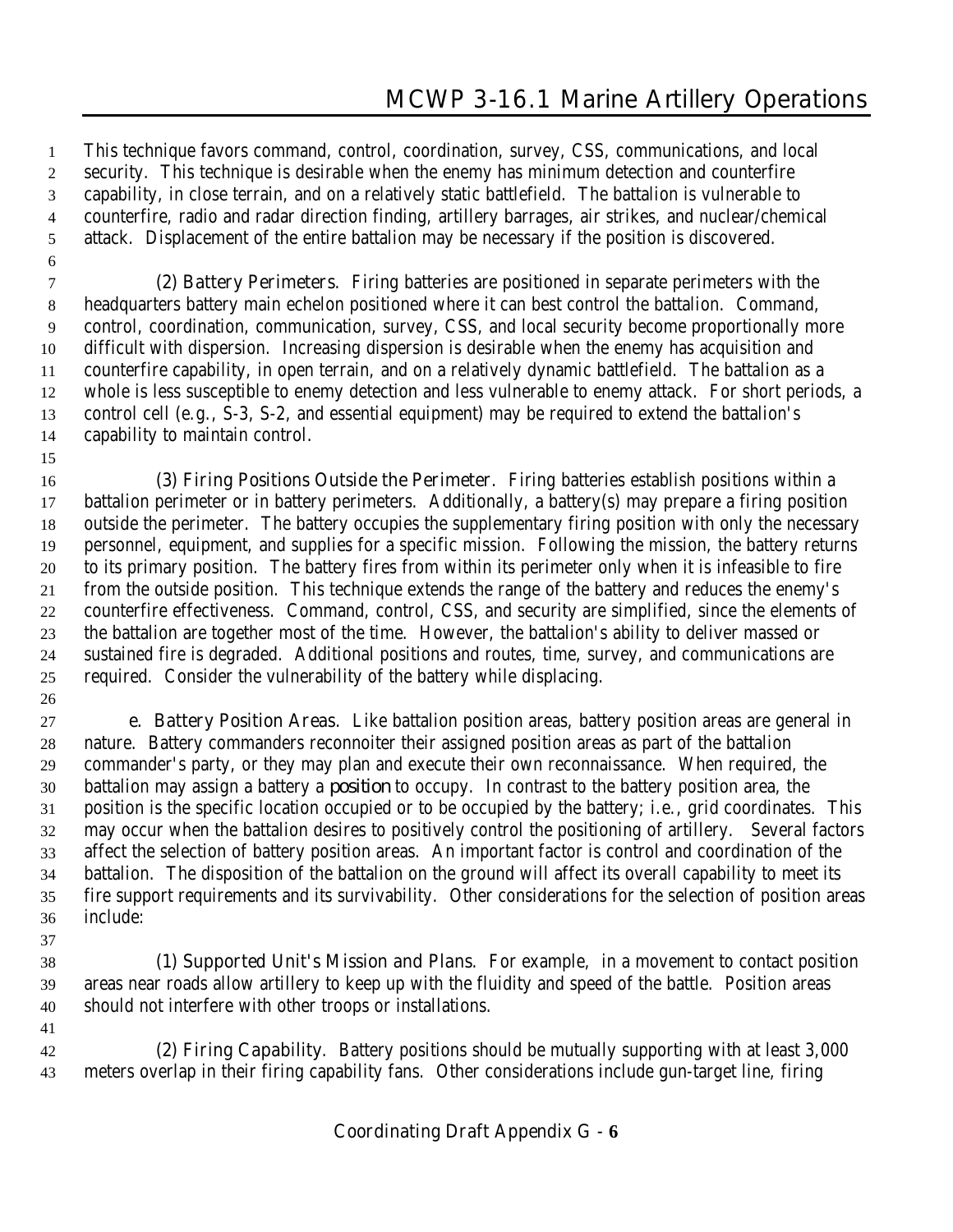| 1        | range, and capability to mass. Avoid positioning which requires a battery to fire directly overhead                                                                                                      |
|----------|----------------------------------------------------------------------------------------------------------------------------------------------------------------------------------------------------------|
| 2        | another battery.                                                                                                                                                                                         |
| 3        |                                                                                                                                                                                                          |
| 4        | (3) Enemy's Capability. Positioning will be influenced by the enemy's capability and                                                                                                                     |
| 5        | means to detect and attack artillery.                                                                                                                                                                    |
| 6        |                                                                                                                                                                                                          |
| 7        | For a radio direction-finding threat, position batteries laterally to degrade this                                                                                                                       |
| 8        | capability.                                                                                                                                                                                              |
| 9        | For counterfire threat, position batteries at least 1,000 meters apart.                                                                                                                                  |
| 10       | For an NBC threat, position batteries to minimize the effects and exposure to these                                                                                                                      |
| 11       | weapons.                                                                                                                                                                                                 |
| 12       | For an air threat, position batteries randomly and dispersed.                                                                                                                                            |
| 13       | For a ground threat, position batteries to take advantage of existing security of other                                                                                                                  |
| 14       | units. When possible, position batteries for mutual support and outside the range of<br>the enemy's long-range direct fire weapons.                                                                      |
| 15<br>16 |                                                                                                                                                                                                          |
| 17       | (4) Terrain. Terrain can dictate the selection of position areas.                                                                                                                                        |
| 18       |                                                                                                                                                                                                          |
| 19       | Terrain can minimize detection and vulnerability to enemy attack. A position can be                                                                                                                      |
| 20       | selected against an embankment to afford protection from air attack; a battery can be                                                                                                                    |
| 21       | placed in a position area which has restricted armored vehicle access.                                                                                                                                   |
| 22       | Terrain can limit availability of suitable firing positions.                                                                                                                                             |
| 23       |                                                                                                                                                                                                          |
| 24       | (5) CSS. Consider CSS during positioning. Generally, artillery position areas should be                                                                                                                  |
| 25       | road-accessible.                                                                                                                                                                                         |
| 26       |                                                                                                                                                                                                          |
| 27       | (6) Communications. Consider communications within the battalion, as well as with the                                                                                                                    |
| 28       | supported unit when selecting battery position areas. When possible, the capability for wire                                                                                                             |
| 29       | communications should be sought.                                                                                                                                                                         |
| 30       |                                                                                                                                                                                                          |
| 31       | <b>f. CBR Platoon Detachment</b> . When possible, a radar is positioned near one of the firing                                                                                                           |
| 32       | batteries to ease security and support. Generally, radars are positioned at least 1,000 meters from                                                                                                      |
| 33       | another unit to avoid increasing the vulnerability of the unit by the radar signal and vice versa.                                                                                                       |
| 34       |                                                                                                                                                                                                          |
| 35       | g. Battalion Headquarters Echelons. The battalion headquarters echelons are located to allow                                                                                                             |
| 36       | effective command and control of the firing batteries and, at the same time, communications with the<br>supported/reinforced unit. The battalion commander locates himself where he can best command the |
| 37<br>38 | battalion. The COC of the echelon where the commander is located is designated the battalion CP.                                                                                                         |
| 39       |                                                                                                                                                                                                          |
| 40       | (1) Main Echelon. The battalion commander selects the general position area for the                                                                                                                      |
| 41       | battalion's main echelon, with the S-3's recommendation. The selection is made by map                                                                                                                    |
| 42       | reconnaissance or, when possible, by ground and/or air reconnaissance. This positioning is influenced                                                                                                    |
| 43       | by the positions of the firing batteries and the supported unit headquarters. The headquarters battery                                                                                                   |
| 44       | commander conducts a reconnaissance to determine the specific position of the main echelon and the                                                                                                       |
|          | <b>Coordinating Draft Appendix G - 7</b>                                                                                                                                                                 |
|          |                                                                                                                                                                                                          |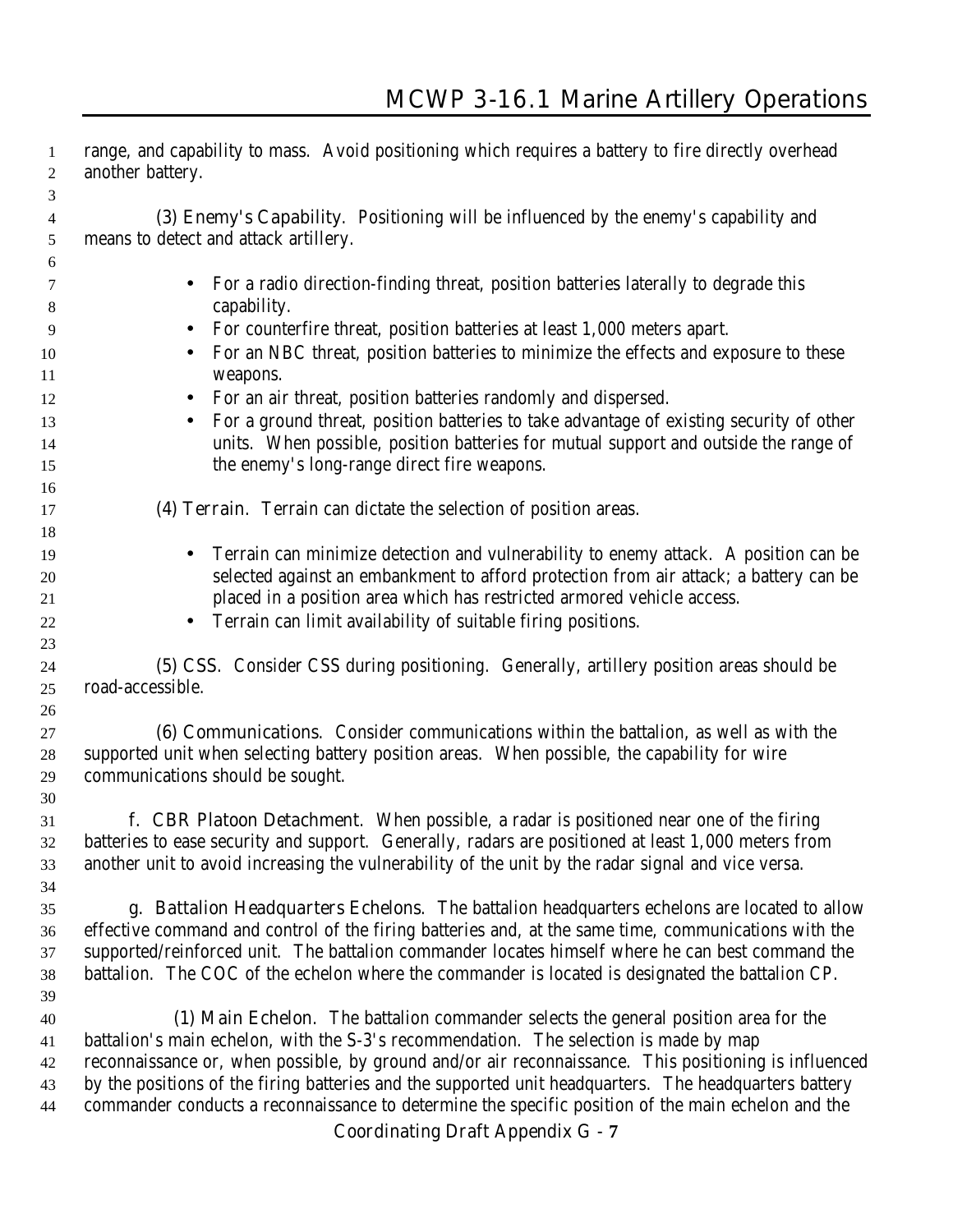location of the COC within that position. During displacement, the main echelon personnel, vehicles, and equipment moving to and occupying the new position are temporarily designated the forward echelon until control of operations has been assumed from the main echelon.

 **(2) Rear Echelon**. The S-3 selects the general position area for the rear echelon, RRPs, etc., based on the S-4's recommendation. The S-4, or his designated representative, conducts a reconnaissance to determine the specific position for the rear echelon.

 

# **Reconnaissance by the Firing Battery**

 After receiving a warning order or movement order by the battalion, or on his own initiative, the battery commander reconnoiters new firing positions. He plans the reconnaissance. He conducts a preliminary map, ground, or air reconnaissance of the position area, whenever possible. He returns to the battery, preferably on an alternate route, and briefs key battery personnel; e.g., the battery XO, first sergeant, battery gunnery sergeant, local security chief, etc. The first sergeant assembles the advance party. In some situations, the battery commander may decide to bring an advanced party on his reconnaissance. If the battery commander is conducting the reconnaissance as part of the battalion commander's reconnaissance party, the battery commander (and his reconnaissance party) meet the battalion commander at the appointed place and time.

 **a. Reconnaissance Tasks**. The battery commander leads the reconnaissance party (and advanced party) to the new position. He selects locations for battery installations, formulates the occupation plan, issues orders, and supervises the execution of the plan. During the reconnaissance, the commander may sketch the route and general layout of the position. The sketch is useful for briefing key personnel on the movement and to help orient personnel on arrival at the position, especially at night. Navigation can be aided by annotating the route with mileage and times marks. Tasks performed during the reconnaissance include --

- 
- Route suitability, primary and alternate.
- Trafficability of the route and position, bridge classifications.
- Obstacles and possible ambush sites.
- Position(s) for emergency occupation (hip shoot).
- Security along route and defensibility of position.
- Control measures to facilitate movement.
- Battery positions and azimuth(s) of fire.
- NBC contamination.
- Availability/accuracy of survey. Use an aiming circle or compass to check the grid azimuth to the EOL.
- Time and distance requirements.
- Order of march.
- Battery CSS area for ammunition and maintenance, if necessary.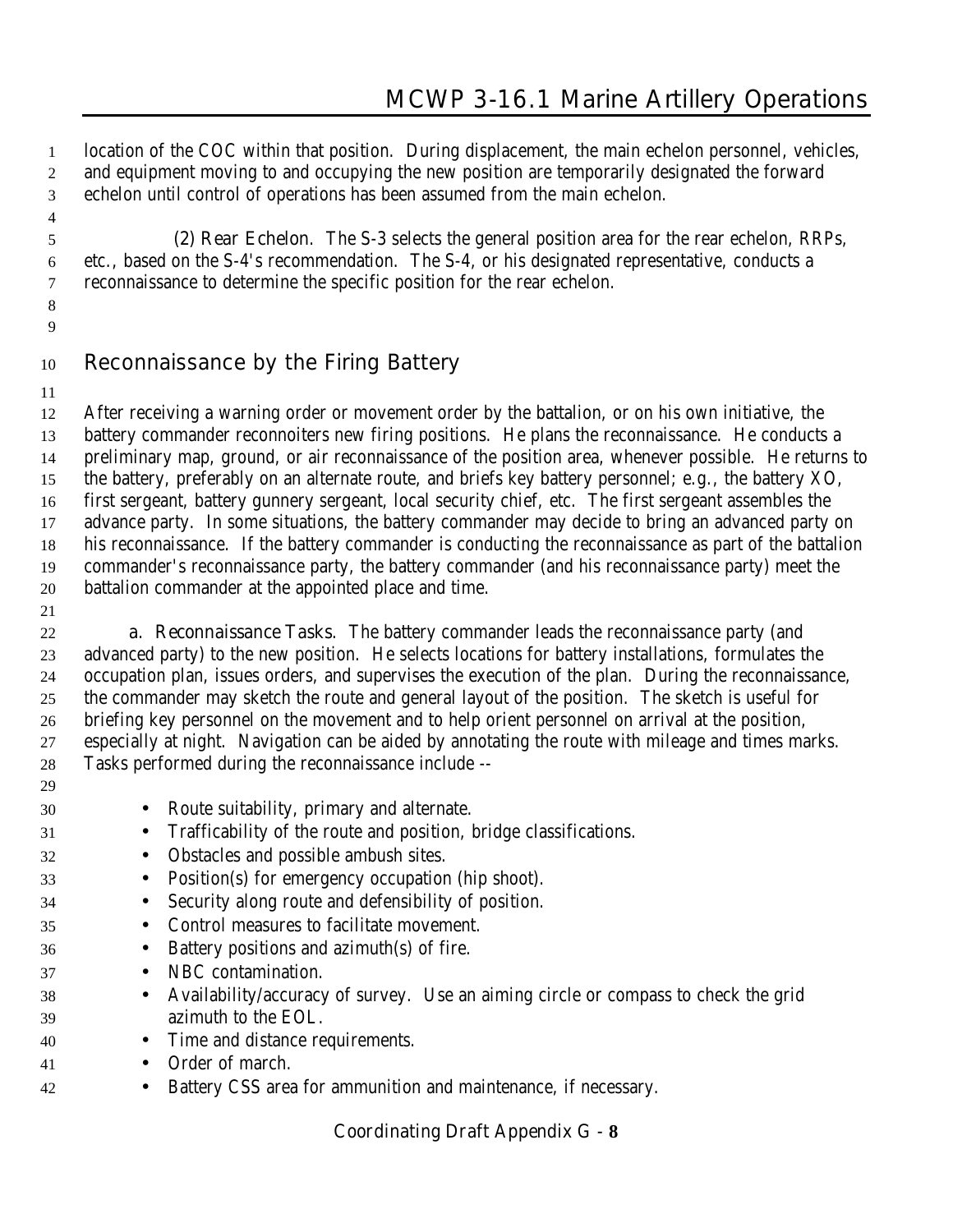• Cover and concealment.

 **b. Advance Party**. An advance party is a group of unit representatives dispatched to a planned new position in advance of the main body to prepare the position for the arrival of the unit and its equipment. A good advance party is critical to timely and orderly occupation of positions. The personnel in the advanced party should be trained and competent. These personnel must be capable of accomplishing assigned tasks with little or no supervision. When possible, the advance party should have regularly assigned personnel for continuity and consistency in advance party operations.

 **(1) Composition**. The composition of the advance party is usually stated in the unit SOP and is changed based on the tactical situation and assets available. Figure 9-2 lists minimal assets for an advance party.

| <b>PERSONNEL</b>                   | <b>EQUIPMENT</b>                      |
|------------------------------------|---------------------------------------|
| Battery Commander, First Sergeant, | Vehicle with radio, map, compass,     |
| and driver                         | chemical and nuclear detection        |
|                                    | equipment.                            |
| Local Security Chief               | Map and materials for preparing       |
|                                    | defensive diagram, aiming circle, and |
|                                    | necessary wire communications         |
|                                    | equipment                             |
| <b>Battery Operations Center</b>   | Fire direction and communications     |
|                                    | equipment as necessary                |
| Gun Guides                         | Compass, wire-communications          |
|                                    | equipment, and section gear necessary |
|                                    | to prepare howitzer position          |
| Communications Personnel           | Necessary equipment to establish      |
|                                    | initial communications                |

# **Figure 9-2. Advance Party.**

 **(2) Assembly of the Advance Party**. The battery gunnery sergeant or local security chief assembles the required personnel and equipment for the advance party and ensures that equipment is operational. He coordinates security for the movement and for occupation of the new position. The commander briefs key personnel of the advance party. The unit SOP should have a prearranged signal or procedure that will specify the personnel, equipment, vehicles and their sequence in the march column, and the place of assembly.

 **(3) Firing Capability**. Depending on the mission and tactical situation, the commander may take a howitzer section with the advance party. Taking a firing capability forward -- •Confuses enemy moving-target-locating radars, as part of the infiltration plan. •Confirms suitability of the route and firing position when conditions are doubtful. •Allows for conduct of a registration or an offset registration if use of BCS or BUCS is lost.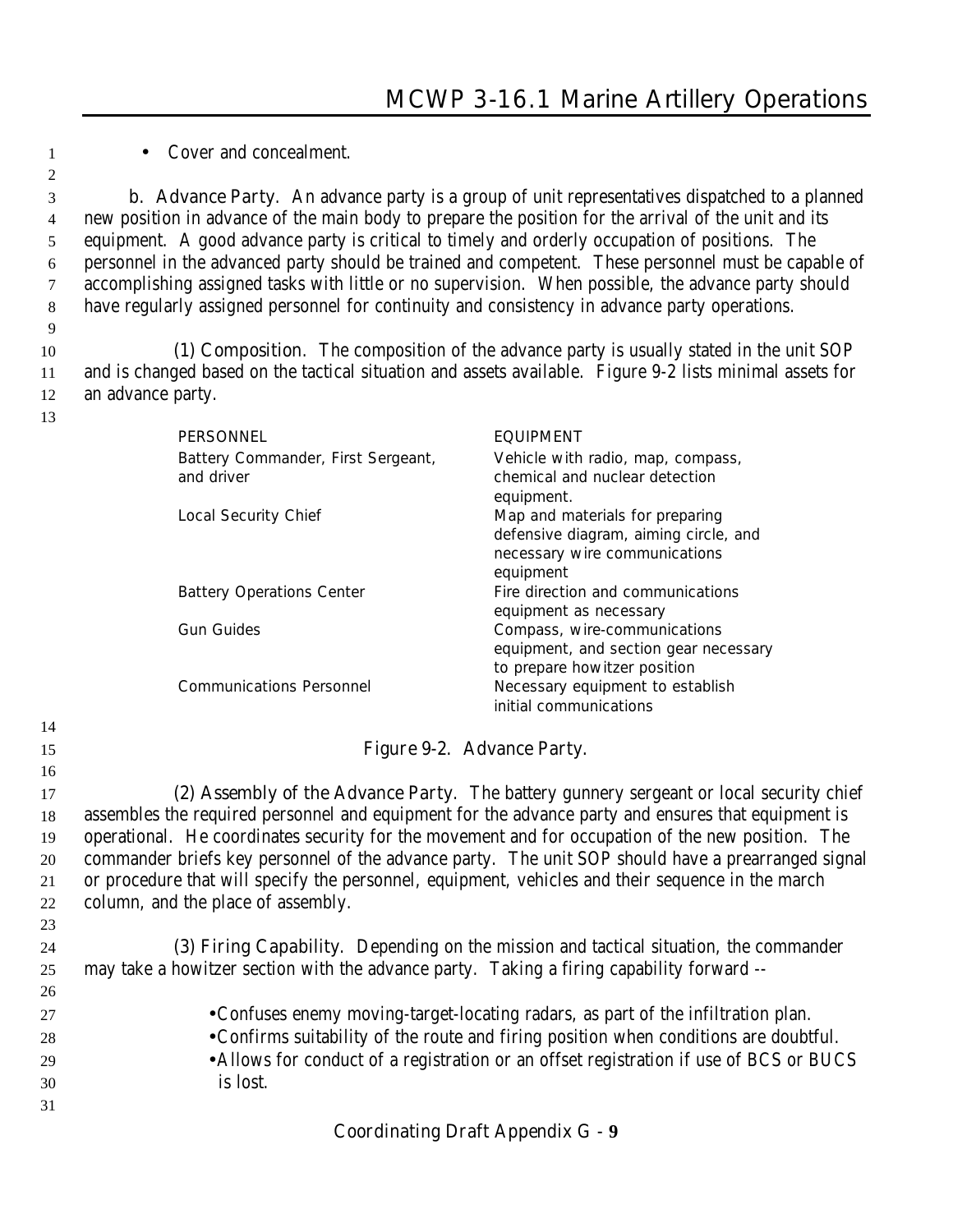**Selecting the New Position**

 The battery commander selects the firing position and (if needed) a separate battery CSS area. If assigned a battery position area by the battalion, the battery commander reconnoiters the area to locate suitable positions for his battery. If a battery position area is not assigned, the battery commander positions the battery to meet the considerations discussed above.

 **a. Firing Position Characteristics**. The essential characteristic of a firing position is that it permits the unit to accomplish its mission. Operations should not be delayed by seeking a perfect position. A desirable firing position should --

- Allow all weapons to deliver fire for maximum coverage of the supported unit.
- Afford defilade and concealment from ground observation. Minimize observation of muzzle flash by defilade. Too much defilade may limit the field of fire of the weapons in close defense of the position against ground attack or may restrict low angle fires.
- 17 Be free of obstructions which affect the firing capability of a howitzer(s); e.g., a cliff, building, or high tree to the flank.
- 19 Allow for 6400-mil firing capability.
- Be accessible and have separate routes for entrance and exit, preferably in the rear. The position should not be on an enemy high speed avenue of approach. Concealed routes to and from the battery are desirable, particularly if the position will be occupied and resupplied during daylight. The close proximity of a helicopter landing zone is also desirable.
- Be on relatively level, firm ground. Very rocky, swampy, sandy, or uneven ground will slow the occupation of the position or prevent the effective operation of the piece. The position should be trafficable by all vehicles in the battery. Consider the weather and anticipated weather; e.g., rain, flash floods, snow.
- Be in small trees, in brush, or in isolated open spaces or irregular clearings in vegetated terrain. Good positions can often be found along the edge of a road or trail, but away from crossroads or junctions which may attract hostile artillery fire. Also, the battery should not be along the edge of a primary route for supply. Positions at the forward edge of a treeline, or in small clumps of woods, or under a solitary line of trees are easily spotted by the enemy.
- Be away from prominent landmarks when positioned in open terrain. The unit should be randomly dispersed over the ground, making good use of contours.
- Be in quarries, in ruins, or under the roofs of buildings in a town.
- Allow for good communications, preferably by wire, with the supported unit and higher headquarters.
- Be large enough for dispersal of weapons and other installations if there is an air or counterbattery threat or in barren terrain.
- Be in a compact, easily defended position in mountains or heavily wooded areas, when friendly forces have air superiority, or when the battery is threatened by guerrilla or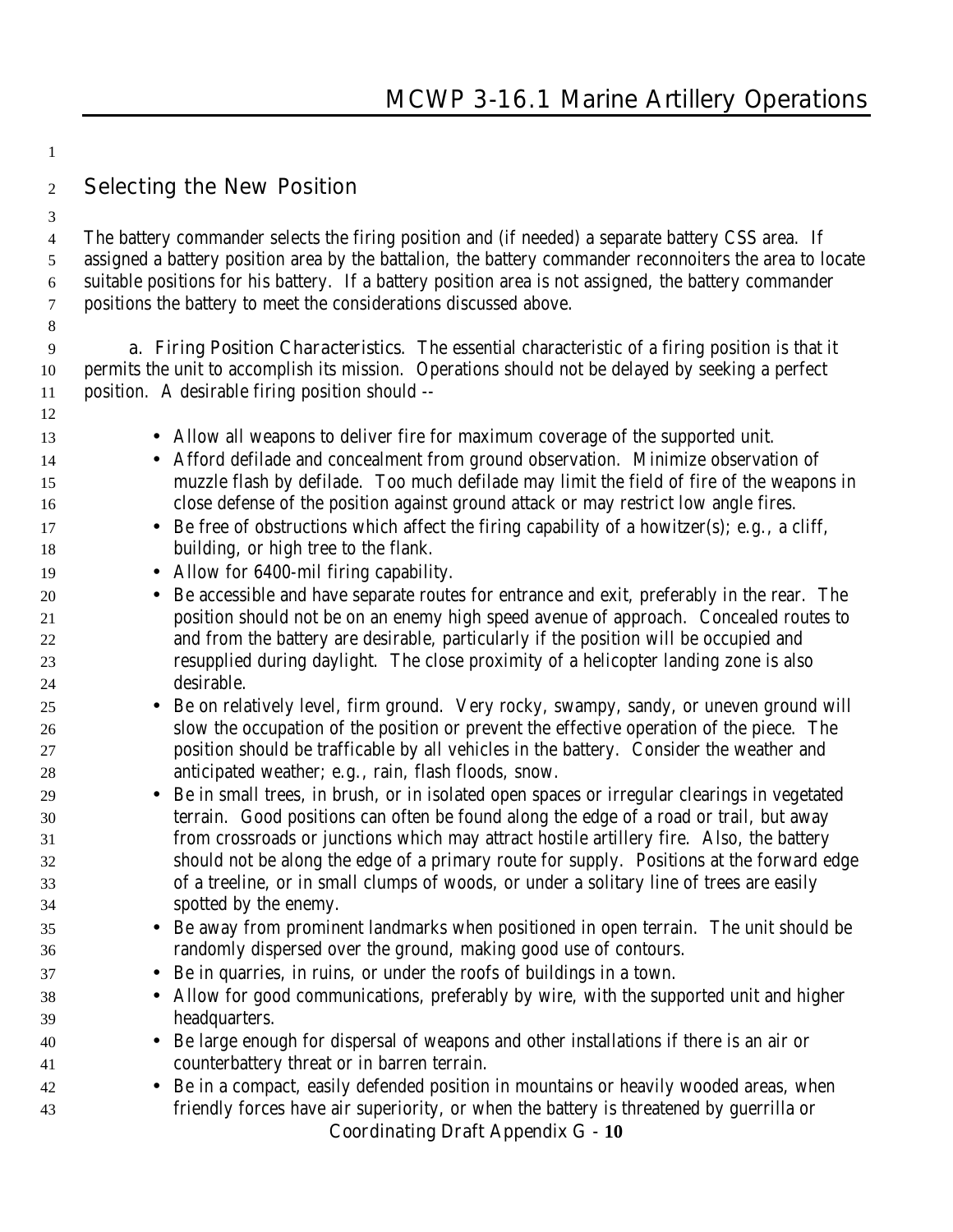- infiltration tactics. The battery position should be away from enemy concealed routes of approach. • Allow for shelter and comfort of the battery personnel. • Have survey control established or survey must be available in a short time. Hasty survey may be required. • Be selected in consideration of the battery's future mission or displacement. **b. Types of Positions**. The battery commander selects primary, alternate, and supplementary positions. These positions are selected to support the planned operation of the supported unit. However, the battery must remain flexible and ready to displace in any direction in case the operation, mission, or tactical situation changes. **(1)** A **primary position** is the position from which the unit will accomplish its assigned tactical mission. **(2)** An **alternate position** is the position to which the unit will move and accomplish its assigned mission should the primary position become untenable. The alternate position should be generally 800 to 1300 meters away from the primary position. This separation allows the unit to escape the effects of enemy indirect fire on the primary position, but close enough for rapid displacement. An alternate position should be selected for each primary position. The alternate position must have the same characteristics as the primary position. It should be reconnoitered and prepared for occupation as time permits. Each section chief must know the route to the alternate position, because movement to that position may be by section. **(3)** A **supplementary position** is a position selected for the conduct of a specific mission, such as an offset registration, a special fire mission, adjustment with a roving gun, or defense of the primary position. Supplementary position(s) for howitzers should be selected to cover likely enemy avenues of approach in the battery defense. Positions for offset registrations and roving guns should be far enough away that counterfire will not affect the primary positions. **Organizing the New Position** The organization of the new position consists of those actions necessary to allow the battery to deliver fire. The organization is a continuous process that begins during RSOP and ends when the position is vacated. During RSOP, the advance party conducts those actions necessary for the immediate delivery of fire. When the battery's main body arrives, actions are taken for the delivery of continuous fire and the position improved. The longer a unit remains in a position, the more the position is improved.
- **a. Advance Party Operations**. On arrival at the new position, the advance party halts and security personnel sweep and secure the battery position under the supervision of the local security chief. Security personnel move through the position and the surrounding terrain to ensure the area is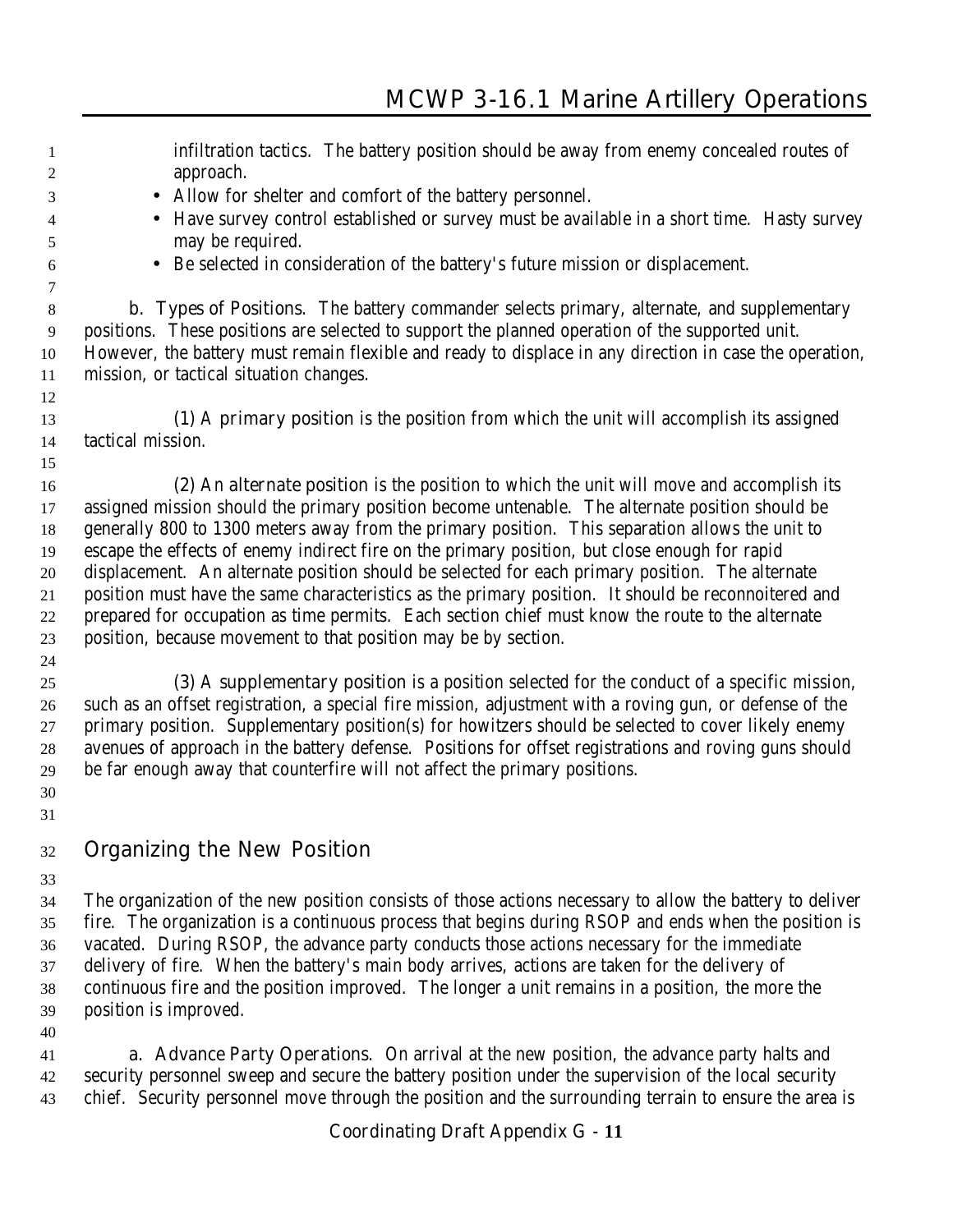| $\mathbf{1}$<br>$\overline{c}$ | clear of enemy personnel, boobytraps, mines, and NBC hazards. As the sweep is completed,<br>personnel begin preparing the position for occupation. The extent of the preparation is time dependent |
|--------------------------------|----------------------------------------------------------------------------------------------------------------------------------------------------------------------------------------------------|
| 3                              | -- as much work as possible is done before the arrival of the main body. As the tasks are completed, a                                                                                             |
| $\overline{4}$                 | hasty local security is established and vehicle ground guides await the arrival of the battery at the                                                                                              |
| $\mathfrak{S}$                 | pickup point. Advance party operations include the following tasks:                                                                                                                                |
| 6                              |                                                                                                                                                                                                    |
| 7                              | (1) The commander:                                                                                                                                                                                 |
| 8                              |                                                                                                                                                                                                    |
| 9                              | Designates the azimuth of fire (if necessary).                                                                                                                                                     |
| 10                             | Selects positions for howitzers, aiming circles, FDC, BOC, and other installations.                                                                                                                |
| 11                             | Provides guidance to the local security chief on the plan of defense.<br>$\bullet$                                                                                                                 |
| 12                             | Provides instructions concerning the preparation of the position to the battery                                                                                                                    |
| 13                             | gunnery sergeant.                                                                                                                                                                                  |
| 14                             | As time permits, reconnoiters alternate and supplementary positions.                                                                                                                               |
| 15                             | Supervises the preparation and occupation of the position.                                                                                                                                         |
| 16                             |                                                                                                                                                                                                    |
| 17                             | (2) The Assistant Executive Officer assists the battery commander in organizing the battery                                                                                                        |
| 18                             | position and establishes the BOC. He --                                                                                                                                                            |
| 19                             |                                                                                                                                                                                                    |
| 20                             | • Sets up and orients the aiming circle.                                                                                                                                                           |
| 21                             | •Determines initial deflections, subtense, and vertical angles from the aiming circle to                                                                                                           |
| 22                             | the guns.                                                                                                                                                                                          |
| 23                             | • Supervises the establishement of wire communications with each howitzer position,                                                                                                                |
| 24                             | FDC, and BOC.                                                                                                                                                                                      |
| 25                             | • Lays howitzers (if applicable) and prepares the XO's report.                                                                                                                                     |
| 26                             | • Provides a vehicle guide to guide the FDC vehicle(s) of the main body into position.                                                                                                             |
| 27                             |                                                                                                                                                                                                    |
| 28                             | (3) The <b>battery local security chief</b> plans the battery defense.                                                                                                                             |
| 29                             |                                                                                                                                                                                                    |
| 30                             | Establishes the track plan and vehicle dispersal area.                                                                                                                                             |
| 31                             | Plans and rehearses the occupation with vehicle ground guides.                                                                                                                                     |
| 32                             | Begins constructing a defensive diagram.                                                                                                                                                           |
| 33                             |                                                                                                                                                                                                    |
| 34                             | (4) The gun guides prepare howitzer positions for occupation. Each gun guide --                                                                                                                    |
| 35                             |                                                                                                                                                                                                    |
| 36                             | • Emplaces a aiming post (to indicate the exact position of the panoramic telescope of                                                                                                             |
| 37                             | the weapon on emplacement) and a tape and stakes (to orient the weapon on the                                                                                                                      |
| 38                             | azimuth of fire).                                                                                                                                                                                  |
| 39                             | • Helps the AXO determine subtense from the aiming circle to their gun positions.                                                                                                                  |
| 40                             | • Records the initial deflection announced from the aiming circle.                                                                                                                                 |
| 41                             | • Lays wire from the wire terminal to the howitzer position and from the gun display                                                                                                               |
| 42                             | unit to the BOC/FDC terminal, and checks wire communications with the BOC/FDC                                                                                                                      |
| 43                             | terminal and aiming circle.                                                                                                                                                                        |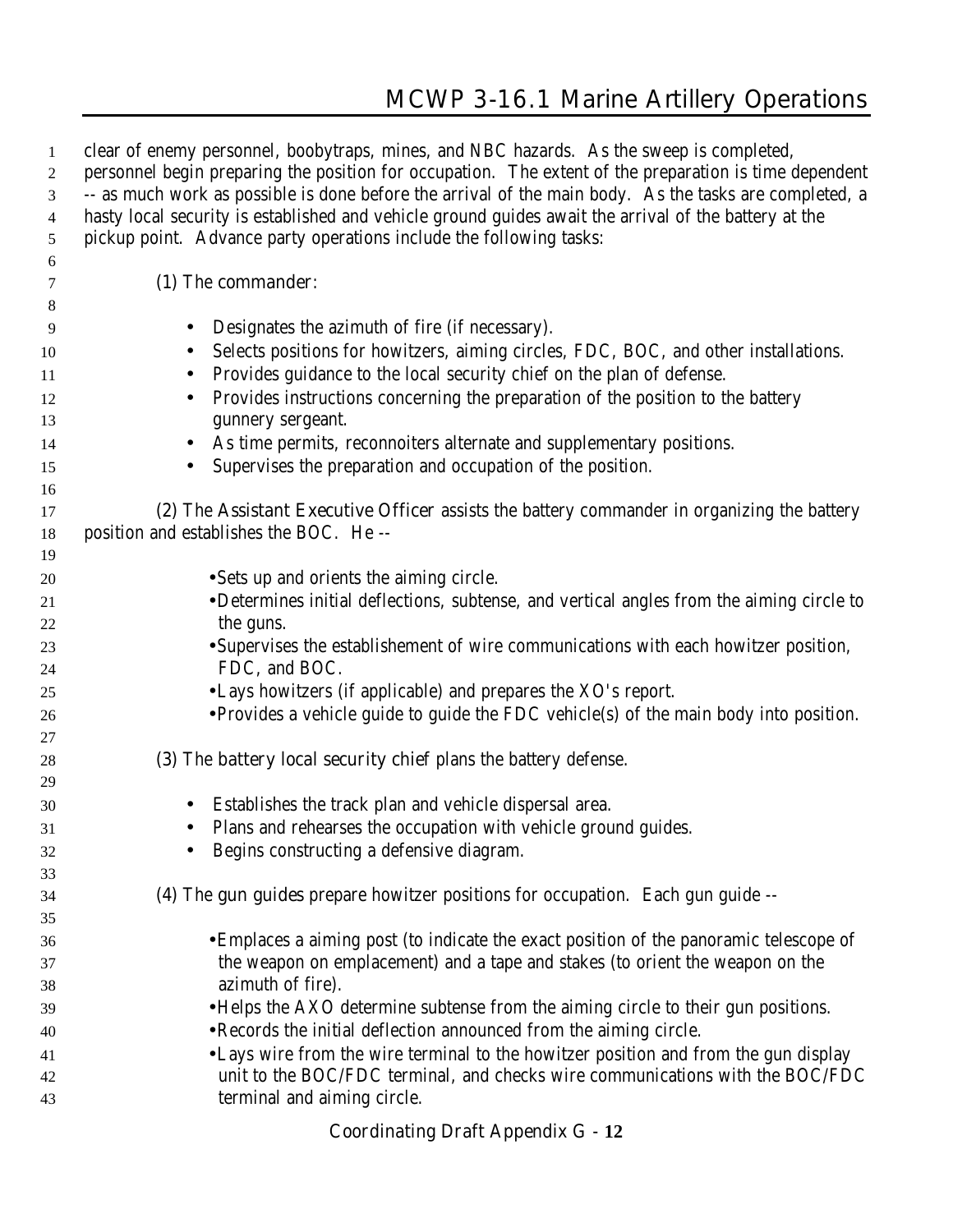| 1                   | • Each gun guide leads his section vehicle into position during occupation.                                                                                                            |
|---------------------|----------------------------------------------------------------------------------------------------------------------------------------------------------------------------------------|
| $\overline{c}$<br>3 | (7) The communications personnel establish battery communications.                                                                                                                     |
| 4                   |                                                                                                                                                                                        |
| 5                   | b. Formations and Positions of Installations                                                                                                                                           |
| 6                   |                                                                                                                                                                                        |
| $\tau$<br>$8\,$     | (1) Howitzers. Howitzers are emplaced for mission accomplishment and survivability.<br>The site should have maximum cover and concealment. The howitzers are dispersed consistent with |
| 9                   | control and the ability to deliver 6400-mil fire. The gun-line frontage varies with the threat and the                                                                                 |
| 10                  | terrain.                                                                                                                                                                               |
| 11                  |                                                                                                                                                                                        |
| 12                  | (a) Terrain gun positioning. Used in situations requiring howitzers to be dispersed                                                                                                    |
| 13                  | over a large area with maximum use of natural cover and concealment offered by the local terrain.                                                                                      |
| 14                  | The BCS and BUCS can compute individual piece locations to enable the delivery of effective fire                                                                                       |
| 15                  | with terrain gun positioning.                                                                                                                                                          |
| 16                  |                                                                                                                                                                                        |
| 17                  | (b) The star formation. Used when the threat or terrain requires howitzers to be                                                                                                       |
| 18                  | positioned in a tight and defensible position. This formation also provides excellent 6400-mil firing                                                                                  |
| 19                  | capability.                                                                                                                                                                            |
| 20                  |                                                                                                                                                                                        |
| 21                  | (c) The line or lazy W formations. Used when a linear formation is acceptable.                                                                                                         |
| 22                  | These formations are most often used for hasty occupations. These formations offer excellent                                                                                           |
| 23                  | command and control; however, they are vulnerable to air attack. This can be offset by dispersion                                                                                      |
| 24                  | and concealment.                                                                                                                                                                       |
| 25                  |                                                                                                                                                                                        |
| 26                  | (d) Howitzer position numbering is from right to left and front to rear as they face                                                                                                   |
| 27                  | the azimuth of fire. An artillery section is associated with each gun position. This association                                                                                       |
| 28                  | remains unchanged from position to position. If a howitzer becomes disabled en route to a new                                                                                          |
| 29                  | position, its position and associated number are left reserved for that howitzer. The BCS and BUCS                                                                                     |
| 30                  | are initialized with individual howitzer MV data correlated with a specific howitzer. The numbering                                                                                    |
| 31                  | procedure allows howitzers to be referred to based on location and eliminates the requirement to vary                                                                                  |
| 32                  | the data base in each position.                                                                                                                                                        |
| 33                  |                                                                                                                                                                                        |
| 34                  | (2) Aiming Circle. The aiming circle should be placed at a point from which all                                                                                                        |
| 35                  | howitzers may be seen and easily laid. The location may be in front of or to the rear of the gun line                                                                                  |
| 36                  | and should be free of magnetic attractions. When survey control is established, the aiming circle will                                                                                 |
| 37                  | be directly over the OS. Another aiming circle(s) may be required for line of sight to all howitzers.                                                                                  |
| 38                  |                                                                                                                                                                                        |
| 39                  | (3) FDC. The physical location of the FDC can, and should be, varied to meet changing                                                                                                  |
| 40                  | conditions. The location should provide defense against attack, particularly in static operations. It                                                                                  |
| 41                  | should also be on the flank of the gun line.                                                                                                                                           |
| 42                  |                                                                                                                                                                                        |
| 43                  | (4) BOC. Similar to the FDC, the BOC location depends on the tactical situation. The                                                                                                   |
| 44                  | BOC should be positioned away from the FDC to facilitate continuous fire support in case the FDC is                                                                                    |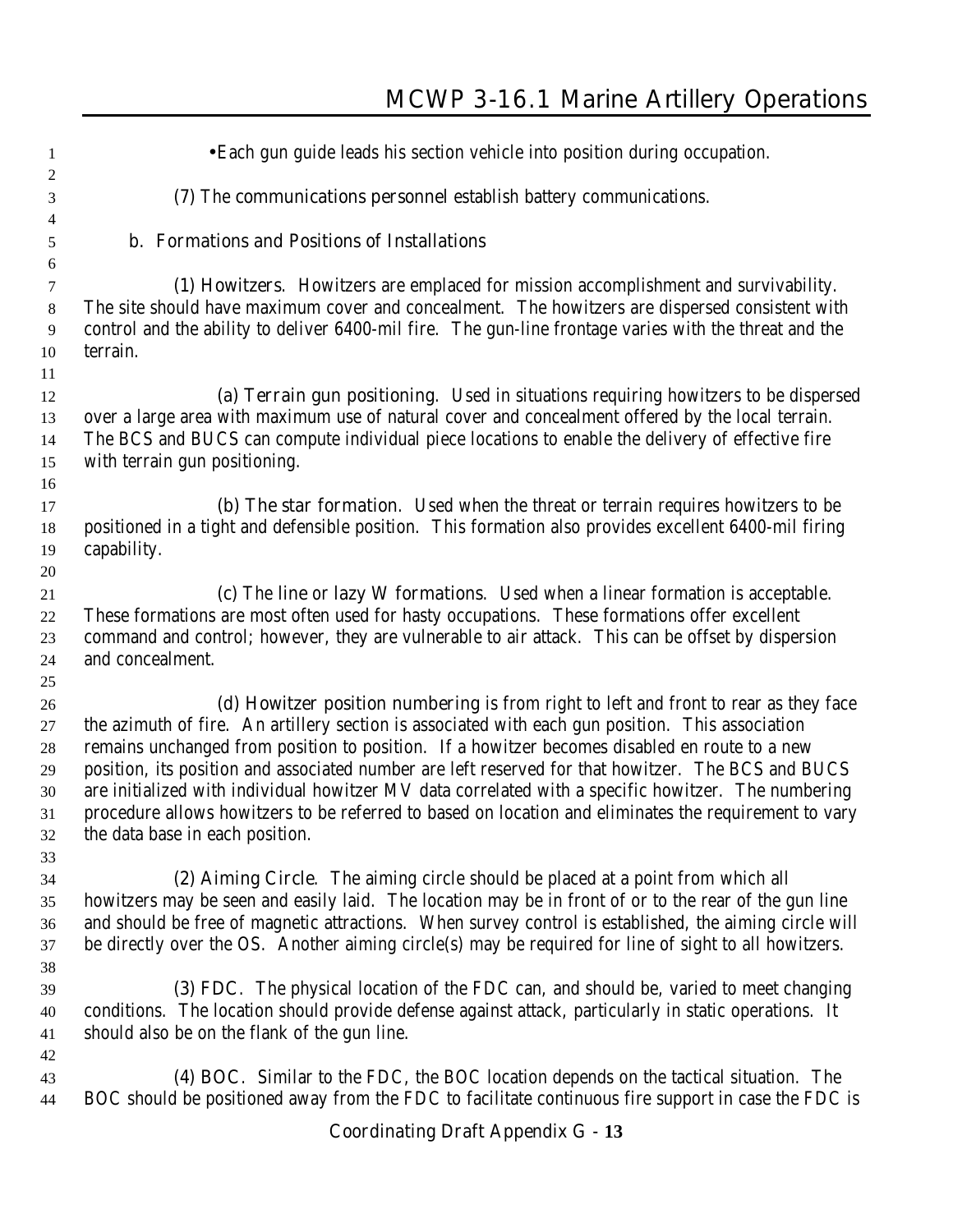hit by enemy fire. Since the BOC may also serve as the battery CP, it must be positioned to facilitate 2 the battery commander in the control and coordination of the battery. The local security chief may control the local security from this location. The BOC should have a terminal connected with the battery wire system. The site should be easily accessible without interfering with firing and should be in a concealed position and in defilade. **(5) Other Position Considerations**. Other positions are established, as required. **(a)** The **ammunition section** should be located to the flank of the firing position and be at least 100 meters from other installations. Dispersion, concealment, cover, and good drainage are desirable. **(b)** The **mess area** should be in a concealed, well drained site, and in defilade. The site should be accessible without interfering with firing. **(c) Sleeping areas** should be established by section to facilitate locating personnel during darkness, to alert personnel for security or operational requirements, and to provide a measure of safety to personnel. The areas should have cover and concealment, be well drained, be away from the track plan, and, if possible, provide for shelter and comfort for personnel; e.g., wind break. **(6) Track Plan**. The track plan should make use of existing roads. Routes should follow natural terrain features, such as gullies and tree lines, and take advantage of natural overhead cover and concealment. Vehicle ground guides must know the track plan. An exact route for each vehicle may be dictated, when required. Provisions should be made to camouflage exits and entrance points, as tracks of vehicles exiting/entering a position may reveal an otherwise carefully camouflaged site. **c. A 6400-mil Sector of Fire**. Actions to secure a 6400-mil firing capability should not reduce the unit's ability to deliver fire in the primary direction of fire. These actions include: • Emplacing an additional pair of aiming posts and/or collimator for each howitzer, if required. • Emplacing azimuth stakes for rapid re-orientation of howitzers when making large shifts in direction. • Constructing gun emplacements for all-around firing capability. **Occupying the Position** The objective of the occupation phase of RSOP is to prepare to deliver fire. The battery is extremely vulnerable during this phase. Thus, the occupation must be rapid, orderly, and quiet. Occupations are enhanced by a well-established SOP, training, and a well-prepared position.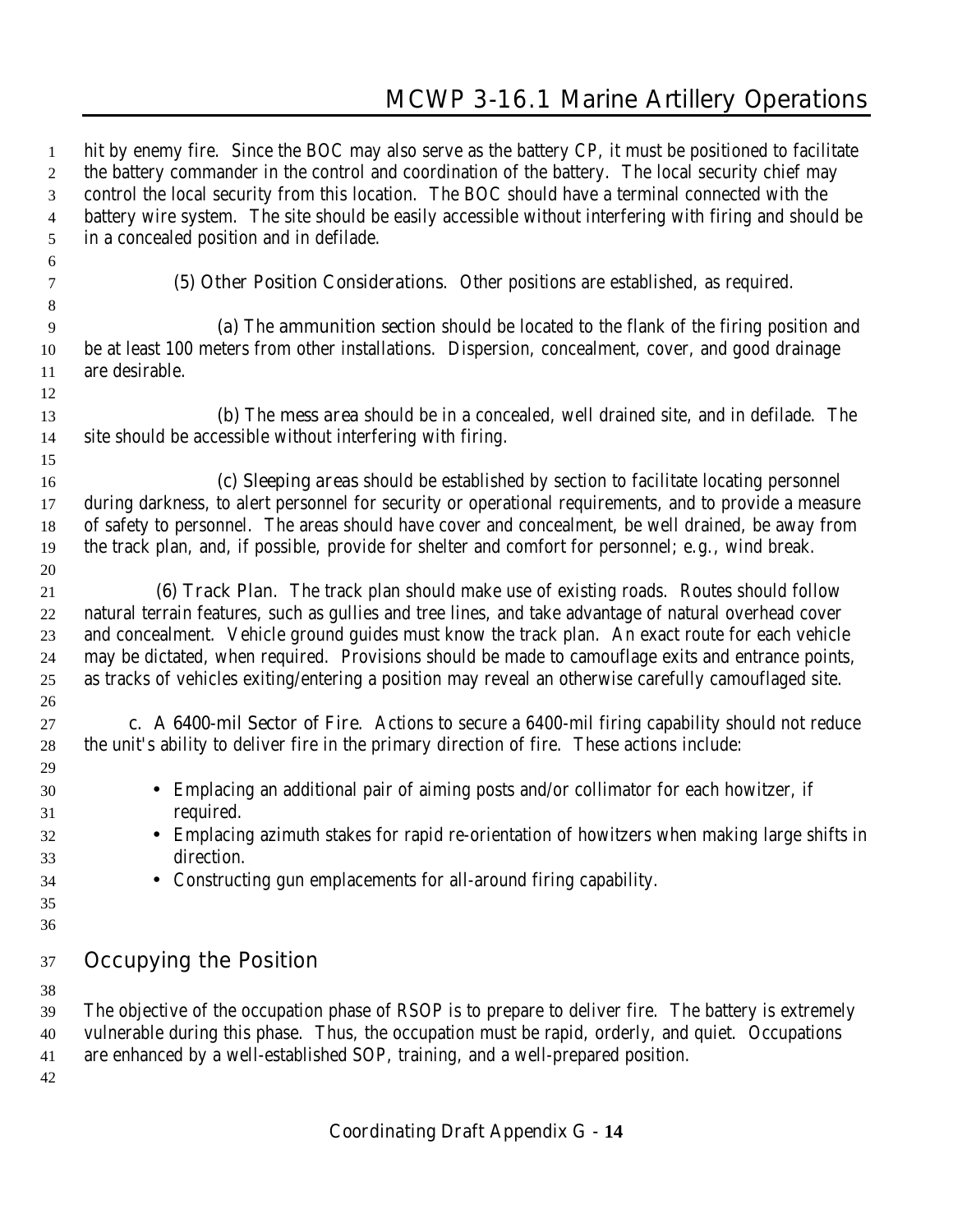**a. Deliberate Occupation**. On arrival at the position, vehicles move into the position without halting or closing the interval between vehicles. Vehicle ground guides lead their assigned vehicle from the pickup point to the appropriate location for unloading and/or parking.

 **(1) Laying of Howitzers**. The unit is capable of delivering fire when the howitzers are laid. Various methods are available to meet the needs of the situation. Detailed procedures for laying are discussed in MCWP 3-16.3, *Tactics, Techniques, and Procedures for the Artillery Cannon Battery*. Reciprocal laying of aiming circles or howitzers can overcome line of sight problems and expedite laying.

- •Use the **orienting angle method** if an aiming circle, a line of known direction, and an accurate location are available.
- •The **grid azimuth method** requires a declinated aiming circle. Declination is determining a declination constant to compensate for variation of the instrument. Variation of the instrument can be caused during manufacturing, from shock during handling, or due to a shift in magnetic North. Declination is conducted at a declination station established by survey parties, established by simultaneous **observation**, or scaled from a map.
- •The **M-2 compass method** requires a declinated M-2 compass. One howitzer is laid by the compass and remaining howitzers are reciprocally laid. Accuracy of this method depends on the ability of the operator.
- •The **aiming point-deflection method** requires line of sight between the howitzers and a distant aiming point (DAP) which is at least 1500 meters away. This method is used only for emergency firing positions. Howitzers will be laid parallel of the DAP to the flank of the gun line. If the DAP is to the front, sheafs will converge. If to the rear, sheafs will diverge.
- •The **howitzer back-lay method** requires a declinated aiming circle or compass. This method is used for emergency firing positions and when other methods are not possible.

 **(2) Security**. Each section must have a predetermined sector of responsibility during the occupation. If the howitzer sections are dispersed over great distances, each section becomes responsible for its defense. It must defend itself until help arrives. As the unit settles into position, the security and defensive plan of the battery are formulated.

- **(3) Position Improvement**. An order of work is established based on the threat and the time that the unit is in position. The commander may establish an order of work as follows:
- •Harden critical items of equipment. •Prepare individual fighting positions. •Establish security measures. •Develop defensive plan. •Prepare alternate position.
-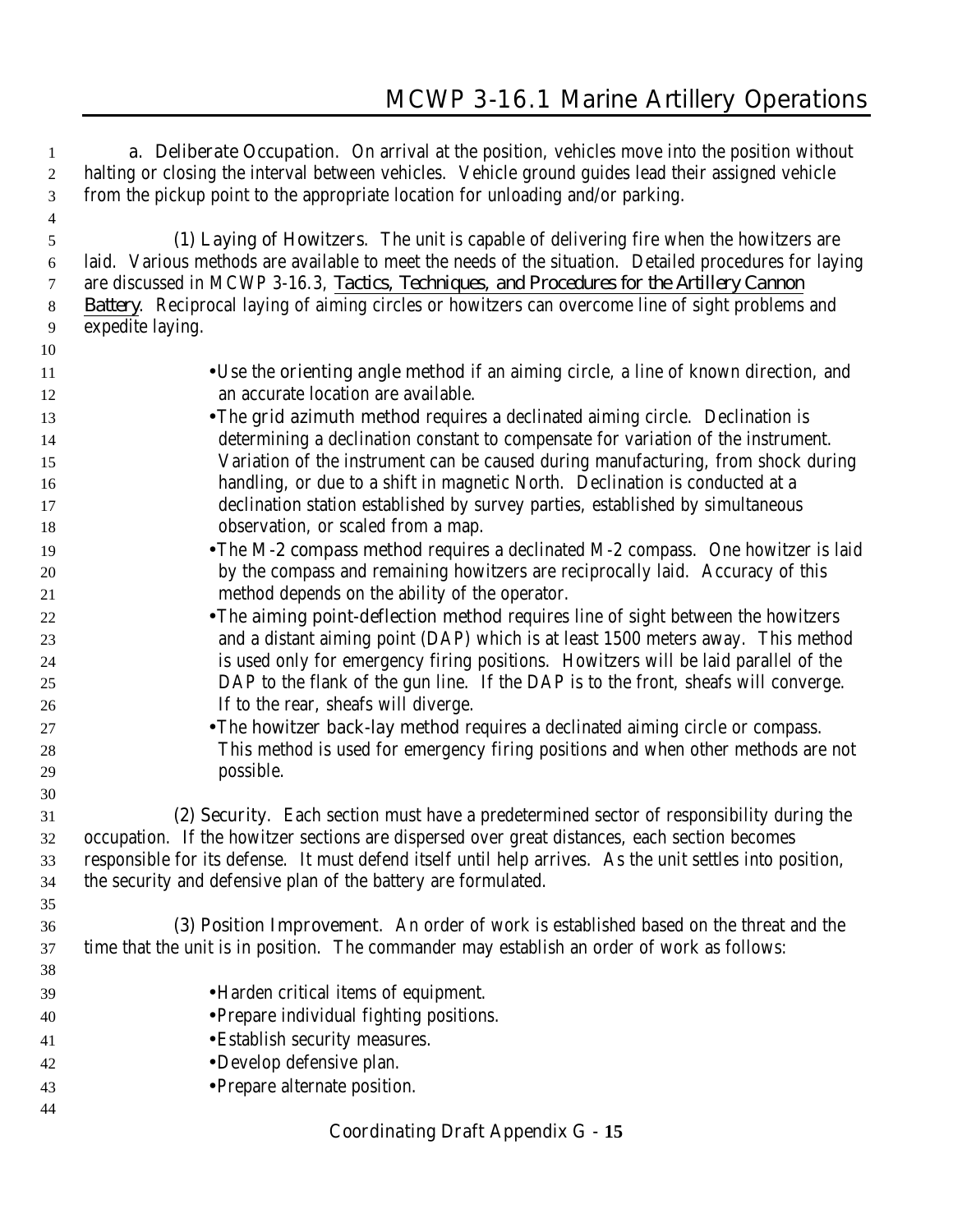| 1        | <b>b. Hasty Occupation.</b> In some situations, there may not be enough time to prepare positions                                                                                                  |
|----------|----------------------------------------------------------------------------------------------------------------------------------------------------------------------------------------------------|
| 2        | for occupation. Limited-time preparations are accomplished by --                                                                                                                                   |
| 3        |                                                                                                                                                                                                    |
| 4        | (1) Establishing a priority of tasks to ensure --                                                                                                                                                  |
| 5        |                                                                                                                                                                                                    |
| 6        | • Selection of howitzer positions.                                                                                                                                                                 |
| 7        | • Set up of aiming circles.                                                                                                                                                                        |
| 8        | • Preparation of howitzer positions, to include placing panoramic telescope and                                                                                                                    |
| 9        | marking stakes and recording initial deflections.                                                                                                                                                  |
| 10       | ·Minimum essential internal wire communications are established.                                                                                                                                   |
| 11       |                                                                                                                                                                                                    |
| 12       | (2) Decentralization of Duties. The commander selects the position and designates the                                                                                                              |
| 13       | azimuth of fire. Gun guides select howitzer positions. The commander guides the entire unit into                                                                                                   |
| 14       | position. Vehicle ground guides then meet their vehicle as the vehicle approaches their positions.                                                                                                 |
| 15       | The AXO and battery gunnery sergeant conduct their normal duties as time permits.                                                                                                                  |
| 16       |                                                                                                                                                                                                    |
| 17       | (3) Preparing to Fire. The howitzers are laid using the most expeditious means. If wire                                                                                                            |
| 18       | communications are not available, voice commands are relayed from the aiming circle to the gun line.                                                                                               |
| 19       | The situation may require firing to commence before making tests and adjustments. Firing data is                                                                                                   |
| 20       | determined using the most expeditious means. The FDC/BOC initially should be set up close to the                                                                                                   |
| 21       | gun line so that fire commands can be relayed by voice.                                                                                                                                            |
| 22       |                                                                                                                                                                                                    |
| 23       | (4) Organization and Improvement. As time allows, action is taken to organize and                                                                                                                  |
| 24       | improve the position. Any inaccuracies in laying or boresighting are corrected. Communications                                                                                                     |
| 25       | within the unit are improved and normal installations are established.                                                                                                                             |
| 26       |                                                                                                                                                                                                    |
| 27       | c. Night Occupation. Night occupation reduces the unit's vulnerability to detection during                                                                                                         |
| 28       | occupation. However, night occupation must be smooth and orderly to avoid chaos and damage/loss                                                                                                    |
| 29       | of equipment and/or injury to personnel. Night occupation is slower than a daylight occupation.<br>Light and noise discipline must be stressed. Night occupation is conducted following a daylight |
| 30<br>31 | preparation (ideally), or following a night preparation. Should daylight preparation be impossible,                                                                                                |
| 32       | nighvision devices are vital.                                                                                                                                                                      |
| 33       |                                                                                                                                                                                                    |
| 34       | (1) Vehicle Ground Guides. Guides must know their routes and the order of march.                                                                                                                   |
| 35       | Guides should walk their routes carefully before dark and at dusk, if possible, noting paces and                                                                                                   |
| 36       | features to assist navigation. As each vehicle approaches the pickup point and is recognized (i.e., an                                                                                             |
| 37       | enemy vehicle may have infiltrated the column), the guide leads the vehicle into the position. Vehicle                                                                                             |
| 38       | blackout marker lights should be turned off. If the driver does not have night vision goggles, the                                                                                                 |
| 39       | guide carries a flashlight with a filtered lens. If the driver fails to see the guide/light for some reason,                                                                                       |
| 40       | he should halt immediately; i.e., the guide may have fallen down. When the vehicle arrives at its                                                                                                  |
| 41       | designated position, the guide signals the vehicle to halt. Talking should be kept to a minimum.                                                                                                   |
| 42       |                                                                                                                                                                                                    |
| 43       | (a) If the guide does not have night vision goggles, he must rely on his night vision                                                                                                              |
| 44       | skills. The use of silhouettes on the skyline (e.g., tall tree or the tip of a mountain) can help the guide                                                                                        |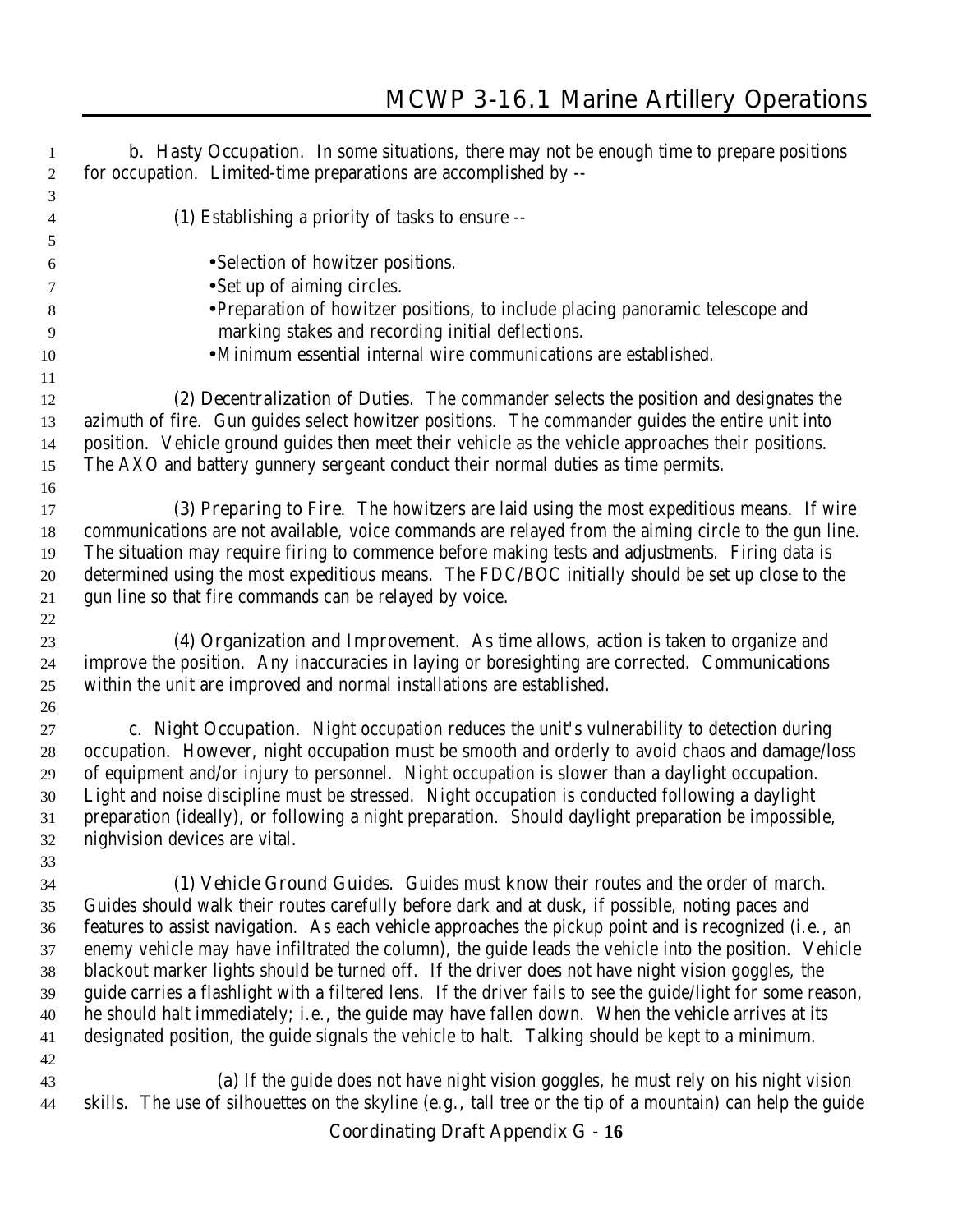| $\mathbf{1}$<br>$\overline{c}$ | maintain his orientation as he guides the vehicle into position. Navigational markings may be<br>emplaced at key points; e.g., engineer tape, chemlights, or a branch. |
|--------------------------------|------------------------------------------------------------------------------------------------------------------------------------------------------------------------|
| 3                              |                                                                                                                                                                        |
| 4                              | (b) Unit SOP should establish a technique for vehicle recognition. Example: A blink                                                                                    |
| 5                              | of a color-coded flashlight by the assistant driver.                                                                                                                   |
| 6                              |                                                                                                                                                                        |
| 7                              | (2) Lighting Devices. The advance party emplaces lighting devices on marking stakes,                                                                                   |
| 8                              | aiming posts, and instruments needed for laying; e.g., aiming circle. Unit SOP should establish                                                                        |
| 9                              | procedures to ensure the correct reference light is sighted when using fire control and laying                                                                         |
| 10                             | instruments at night; e.g., blinking lights in accordance with prearranged signals or using color-coded                                                                |
| 11                             | lights. During laying, only the aiming circle and the weapon being laid should have lights on. Too                                                                     |
| 12                             | many lights cause confusion and destroy light discipline. At night, keep the laying instrument sighted                                                                 |
| 13                             | on one piece until it is completely laid. The EOL is placed at sufficient distance to eliminate the                                                                    |
| 14                             | possibility of parallax in the aiming circle. Parallax is the apparent displacement or the difference in                                                               |
| 15                             | apparent direction of an object as seen from two different points not on a straight line with the object.                                                              |
| 16                             |                                                                                                                                                                        |
| 17                             | (3) Loading and Unloading Equipment. Rapid displacements and night movements                                                                                           |
| 18                             | make it imperative that uniform load plans are established. The weapon position should be so                                                                           |
| 19                             | organized that each Marine knows where each item of equipment is located at all times.                                                                                 |
| 20                             |                                                                                                                                                                        |
| 21                             | d. Emergency Occupation (Hip Shoot). An emergency occupation results when a call for fire                                                                              |
| 22                             | is received while the battery is making a tactical movement. The convoy leader (normally the XO)                                                                       |
| 23                             | must know exactly where he is during the road march and constantly be selecting possible emergency                                                                     |
| 24                             | firing positions by map and visual reference.                                                                                                                          |
| 25                             |                                                                                                                                                                        |
| 26                             |                                                                                                                                                                        |
| 27                             |                                                                                                                                                                        |
| 28                             | (1) When a call for fire is received, the XO --                                                                                                                        |
| 29                             |                                                                                                                                                                        |
| 30                             | • Authenticates the fire mission.                                                                                                                                      |
| 31                             | • Ensures FDC personnel monitor the call.                                                                                                                              |
| 32                             | • Signals the convoy.                                                                                                                                                  |
| 33                             | • Selects the firing position and passes the coordinates to the FDC personnel.                                                                                         |
| 34                             | • Designates the azimuth of fire.                                                                                                                                      |
| 35                             | • Lays the unit in the following order of preference: aiming point-deflection, grid                                                                                    |
| 36                             | azimuth, or howitzer back-lay methods.                                                                                                                                 |
| 37                             |                                                                                                                                                                        |
| 38                             | (2) The FDC announces/indicates the azimuth of fire and computes initial data.                                                                                         |
| 39                             |                                                                                                                                                                        |
| 40                             | (3) Communications within the battery is by small-unit transceiver (if available) or by                                                                                |
| 41                             | voice relay.                                                                                                                                                           |
| 42                             |                                                                                                                                                                        |
| 43                             | (4) Aiming points are established in the following precedence: DAP, collimator, or aiming                                                                              |
| 44                             | posts.                                                                                                                                                                 |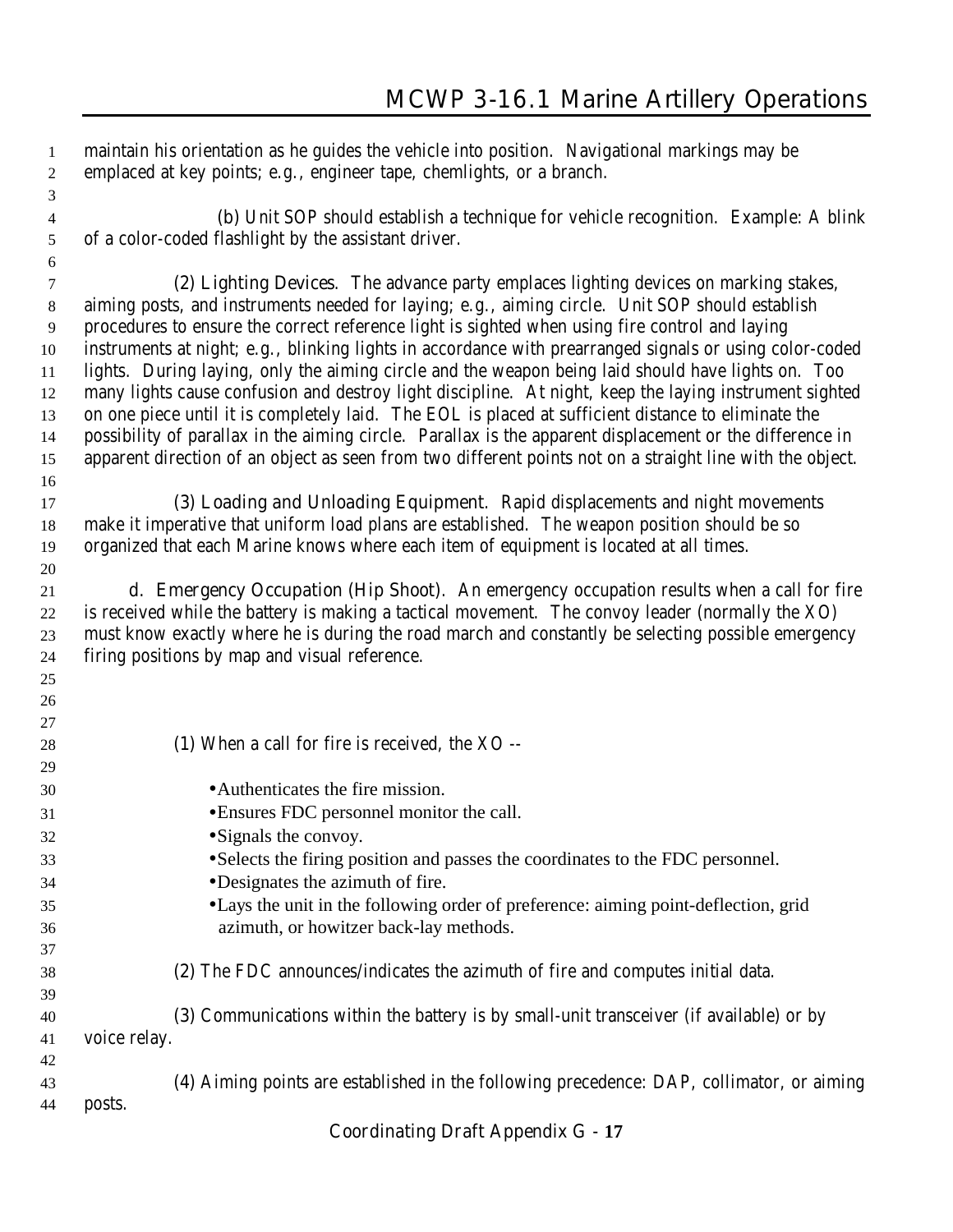**(5)** On completion of the mission, the unit moves on or continues position improvement.

# **RSOP by Headquarters Batteries**

 **a. Reconnaissance**. The headquarters battery commander and S-6 conduct a reconnaissance to select the specific location of the headquarters main echelon. These officers are normally accompanied by the battery first sergeant, local security chief, representatives from the various staff sections, vehicle ground guides, and security personnel, as required. The headquarters battery commander assembles, briefs, and conducts the reconnaissance similar to the firing battery commander.

 **b. Selecting the Position**. The location of the main echelon must meet the desires of the commander and the requirements of each staff section as much as possible. The headquarters battery commander selects the location for each element in the main echelon, in coordination with the S-6 and section representatives. The main echelon position should have --

- **Suitable Sites**. Areas are designated for the COC/FDC, radio antennae, vehicle dispersal, and (as applicable) for medical, supply, maintenance, and ammunition.
- **Cover and Concealment**. A position in defilade minimizes visual and radar observations by the enemy. Heavily wooded areas provide good concealment, but may hamper communications. In sparse or scattered vegetation, camouflage is necessary. In open terrain, the main echelon should be well dispersed.
- **Defensible Terrain**. If possible, the position should allow mutual protection with other units.

 **c. Occupation of the Position**. After site selection, the headquarters battery commander plans the occupation. The occupation must be coordinated carefully with the S-3 and S-6. If continuous detailed control of the battalion must be maintained, a forward echelon will normally be formed from the personnel and equipment of the main echelon to occupy the new position as the first increment of the headquarters battery. The forward echelon's initial occupation is similar to that of the firing battery (i.e., security sweeps, vehicle ground guides, prepare for operation, etc.). Once the forward echelon has completed the initial preparation of the position and when the tactical situation permits, the main echelon will pass control of operations to the forward echelon and then displace to complete occupation of that position or to leap frog past the forward echelon to another position. The headquarters battery commander provides general supervision of occupation, as required.

 

 **d. Organization of the Position**. The organization of the position depends on the size of the area, the technique of positioning used, the guidance of the commander and his staff, and the requirements for coordination between sections.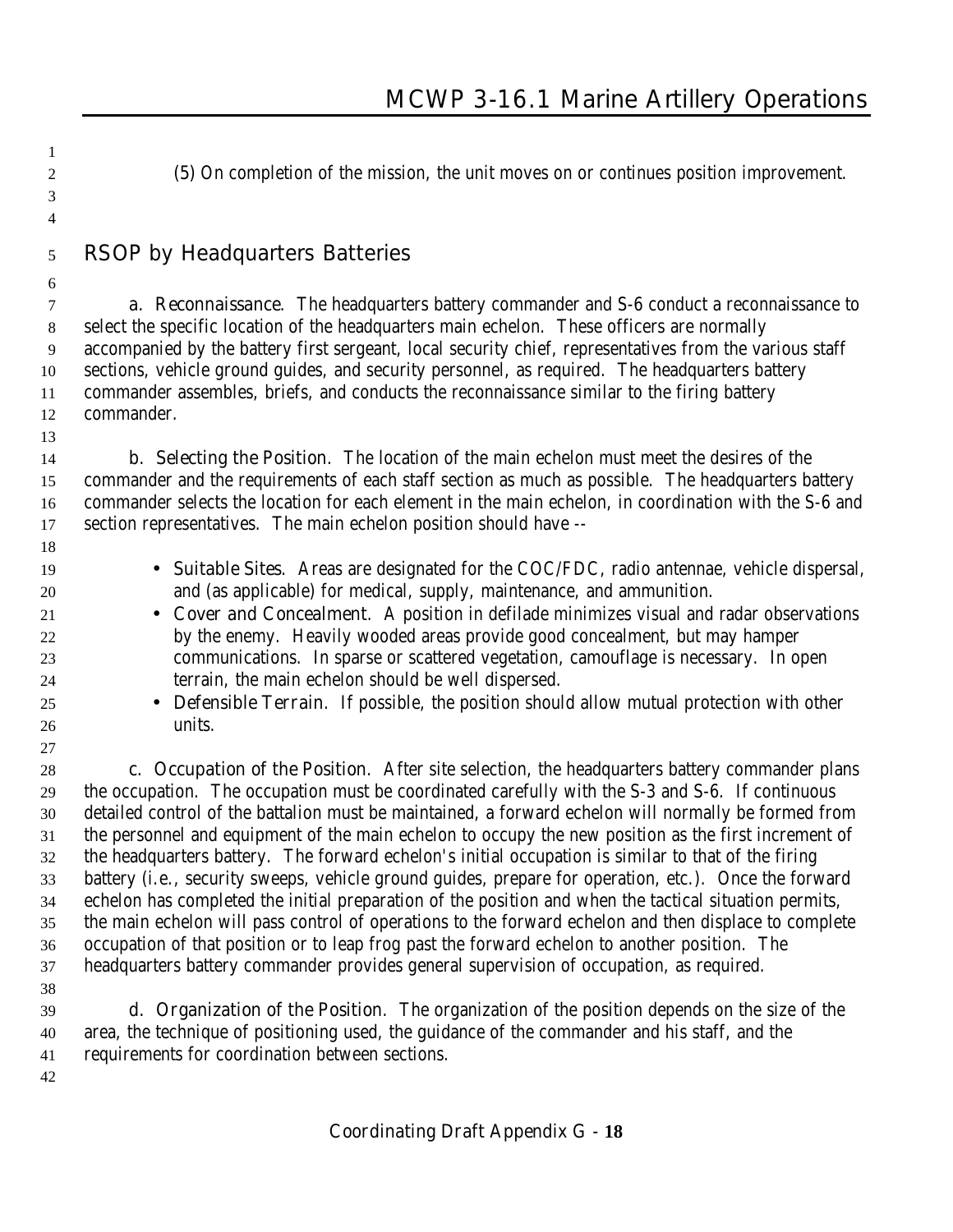**(1) Traffic** within the position should be held to a minimum and controlled. Vehicles should be stopped at a dismount point and directed to a vehicle dispersal area. Foot traffic should be restricted to prescribed trails or paths. A local telephone should be connected from the dismount area to the switchboard. **(2)** The **COC (FDC, TPC, Intel section)** should be located in an area outside the normal traffic flow of other activities. The COC should be marked for "authorized entry only". **(3)** The **message center** should be at the entrance of the position accessible to incoming messengers. **(4)** A **switchboard** should be located to facilitate installation of wire. It should be in a covered area away from noise and interference. It must be protected from enemy attack. **(5)** The **aid station** should be near a road or trail for rapid reception and evacuation of patients. **(6) Sleeping areas** should be established by section. **(7)** The **messing facility** must be easily accessible within the position. It should be near a road to facilitate supply. **e. Displacement**. The method of main echelon displacement is based on the tactical situation and the requirement to continuously control subordinate units. The main echelon may displace as a unit when detailed control is not required. When continuous detailed control is required, the main echelon will displace in increments. In incremental displacement, a forward echelon is normally formed from the personnel and equipment of the main echelon to displace as the lead increment, occupy and conduct initial preparation of the new position, and assume control of operations. The remainder of the main echelon then displaces to complete occupation of that position or, depending on the tactical situation, to leap frog past the forward echelon to another position. The timing and method of displacement must be closely coordinated with the S-3 and S-6 to ensure the required degree of control is maintained. Regardless of method, communications must be maintained continuously with the supported unit, reinforcing artillery, higher artillery headquarters, and between headquarters echelons. When displacing incrementally, the headquarters battery commander must plan and coordinate the composition of the lead increment which is temporarily designated the forward echelon during displacement and occupation of the new position until control of operations has been assumed from the main echelon. Each section performs the necessary tasks to prepare for displacement under the general supervision of the headquarters battery commander. The headquarters battery commander may form a quartering party for accomplishing common area tasks; e.g., mess area, field sanitation equipment, sleeping tents, etc. The quartering party is comprised of individuals from each section who perform common area tasks, then return to their work section. The headquarters battery must be prepared for hasty displacement because the headquarters echelons are a high priority target for the enemy.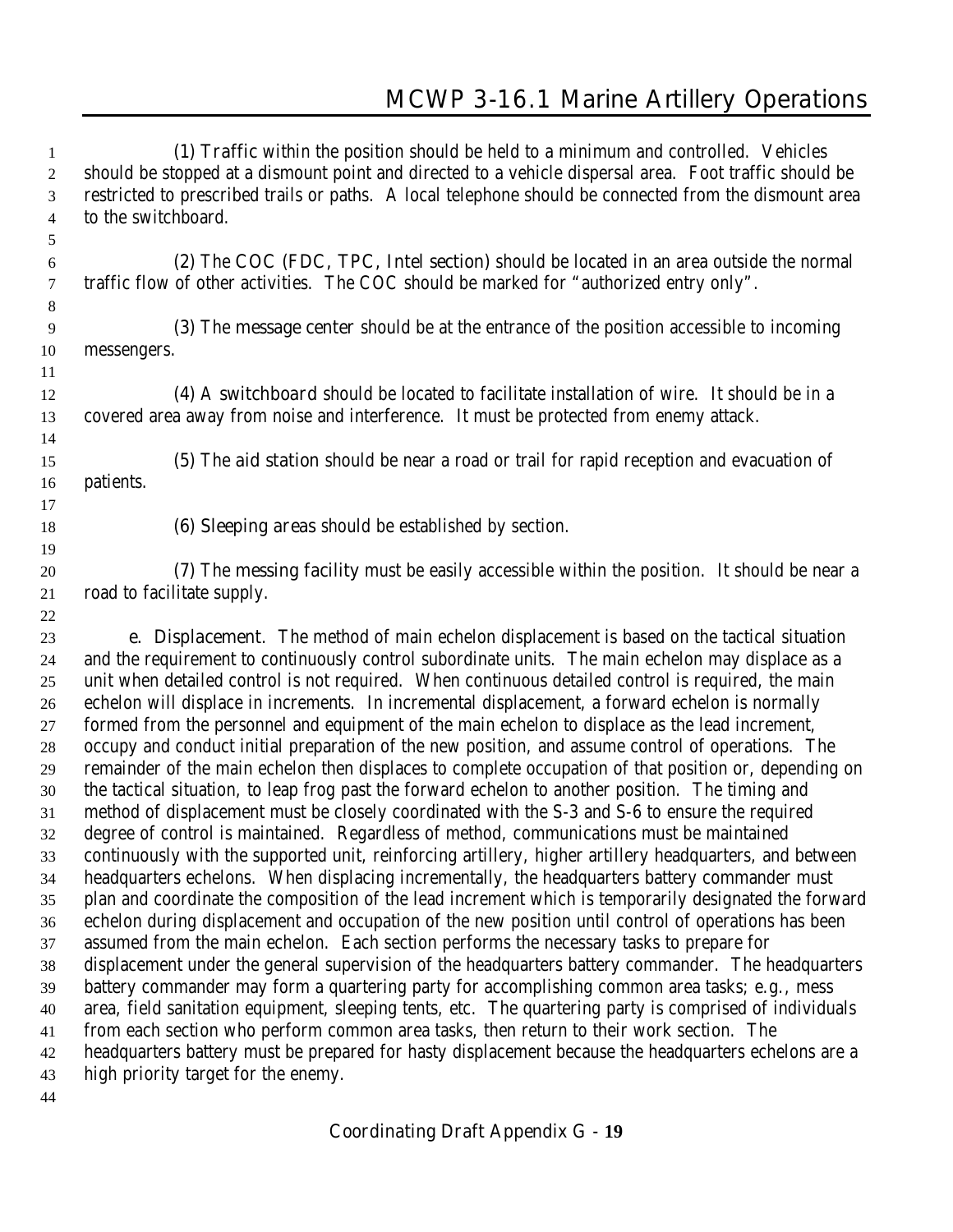**f. Transfer of Control**. When conducting incremental displacement, the main echelon maintains operational control while the forward echelon (formed from the main echelon) displaces and occupies the new position. At the new position, the forward echelon sets up equipment, establishes communications, and obtains an update to the tactical situation from the main echelon COC. When the officer in charge of the forward echelon's COC determines that it is operational and ready to assume control of operations, he notifies the main COC and control is transferred when the tactical situation permits. The main echelon then displaces to the new position and dissolves the forward echelon or leap frogs to another position. In extreme situations during displacement, control of the regiment may be transferred to one of the battalions or control of the battalion may be transferred to one of the firing batteries.

## 

 **g. Rear Echelon**. The rear echelon is positioned based on the location of the main echelon, the tactical situation, security, supply, and accessibility. Good drainage, concealment, and adequate space for a vehicle dispersal area and maintenance facilities are desirable.

 

# **Displacement**

 Artillery displaces to provide continuous support, to maintain communications, and to enhance survivability. The terrain and tactical situation influence the distance and frequency of displacements. Generally, the distance of displacements is at least one third the maximum range of the howitzer. However, survivability moves may be a shorter distance. The route and timing of displacement must conform to the operation or the supported or reinforced unit. The movement may be deliberate or hasty. Artillery can displace by ground or by helicopter.

 

# **Considerations for Displacement**

 Movement of artillery must be coordinated for continuous support, adequate control during movement, and survivability. Considerations include security requirements, enemy activity, time available to move, distance to be covered, the scheme of maneuver, and the availability of artillery.

 **a**. Artillery must never get caught in a traffic delay. When two or more artillery battalions displace over the same route, the higher artillery headquarters coordinates the movement. When artillery must displace on a route used by other units, the maneuver commander coordinates the movement and establishes route precedence. DS units have route precedence over all other artillery. 

 **b**. During displacement, reliance is on radio communications. Displacements and the daily change of call signs/frequencies should be coordinated to prevent interference between the two actions.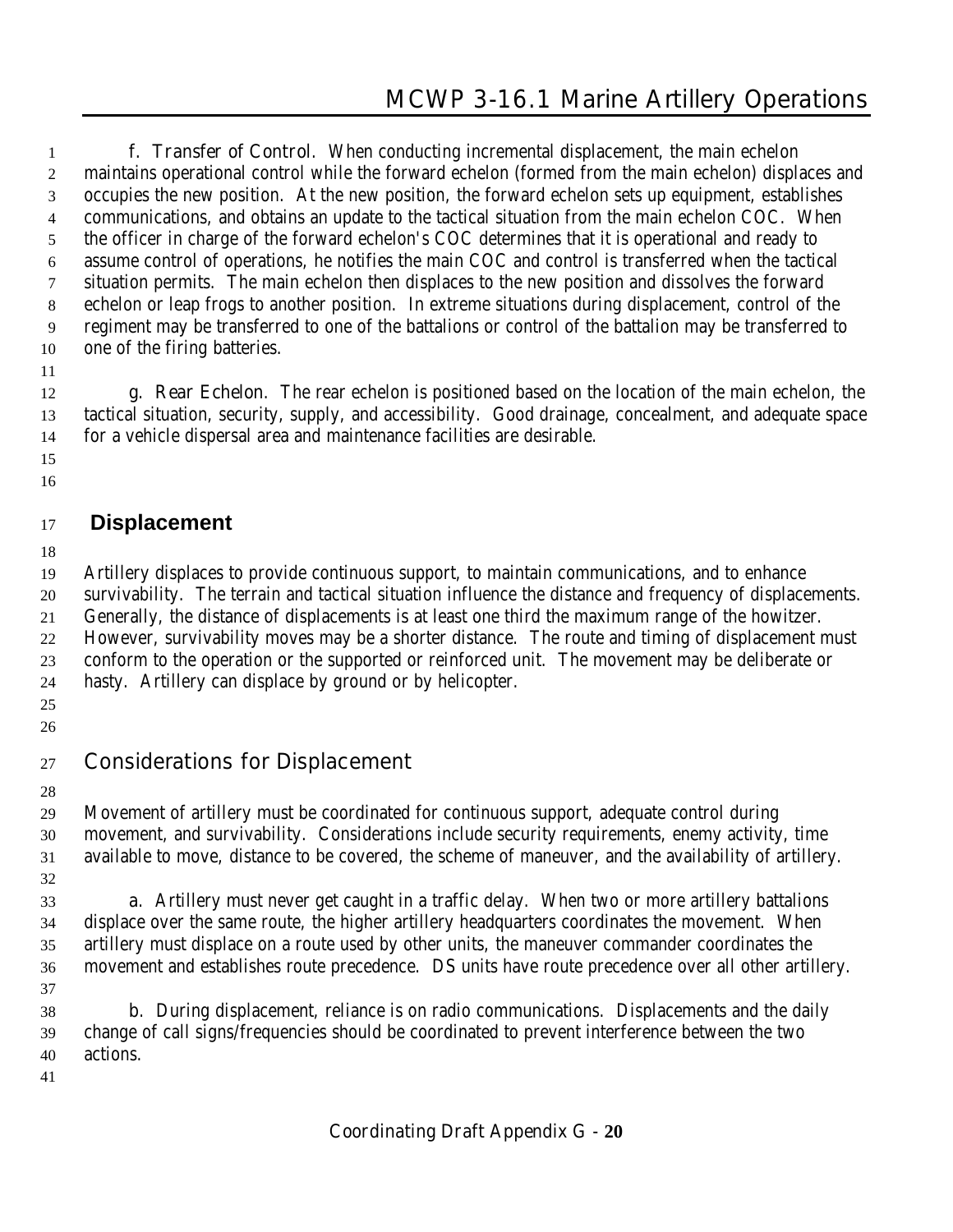**c**. Arrange for transfer of fire support responsibility as early as possible, when required. Priority targets must be covered during displacements.

# **Methods of Displacement**

 **a. Unit Displacement**. The battalion displaces with all elements moving at once. Unit displacement is fast and can be easily controlled since no firing is required. This method is useful when a battalion is supporting a unit not presently in contact; when a battalion is making a long move; and when a reinforcing unit is available to deliver fires to the supported unit while the DS battalion is displacing. Considerations include the size of the convoy, traffic conditions, and the loss of flexibility once the movement has started.

 **b. Displacement by Echelon**. The battalion displaces one or two firing batteries, an increment of the headquarters, and some CSS elements in one echelon while the rest of the battalion stays in position. When the first echelon is in position and ready to fire, the second echelon displaces. This method provides continuous but degraded support to the supported unit; facilitates command and control; and reduces the size of the convoys. It is useful when the supported unit is expecting/encountering light resistance. The commander's flexibility is limited. The commander normally goes with the first echelon; the XO stays with the second.

 **c. Displacement by Battery**. Each battery moves only after the preceding battery has completed its move and is prepared to fire. This method provides maximum continuous fire support and centralized command and control, but is slow and difficult to control over any distance. It is used primarily by a battalion supporting a unit in contact and is normally accomplished in a series of short moves.

 

 

- **Execution of Displacement**
- 

 **a. Artillery in DS**. A unit in DS displaces when deemed necessary by the artillery unit commander based on the operations of the supported unit or when ordered by higher artillery headquarters. The artillery commander coordinates the time of movement, the route, the method of displacement, and the new position area with the supported unit.

 **b. Reinforcing Artillery**. An artillery unit with a reinforcing mission displaces on request of the reinforced artillery unit or when ordered by higher artillery headquarters. The reinforcing unit notifies the higher artillery headquarters of the method of displacement, completion of displacement, and new position location. 

 **c. Artillery in GS or GS-R**. An artillery unit with a GS or GS-R mission displaces when ordered by the artillery regiment. The unit commander recommends to the regiment the position area,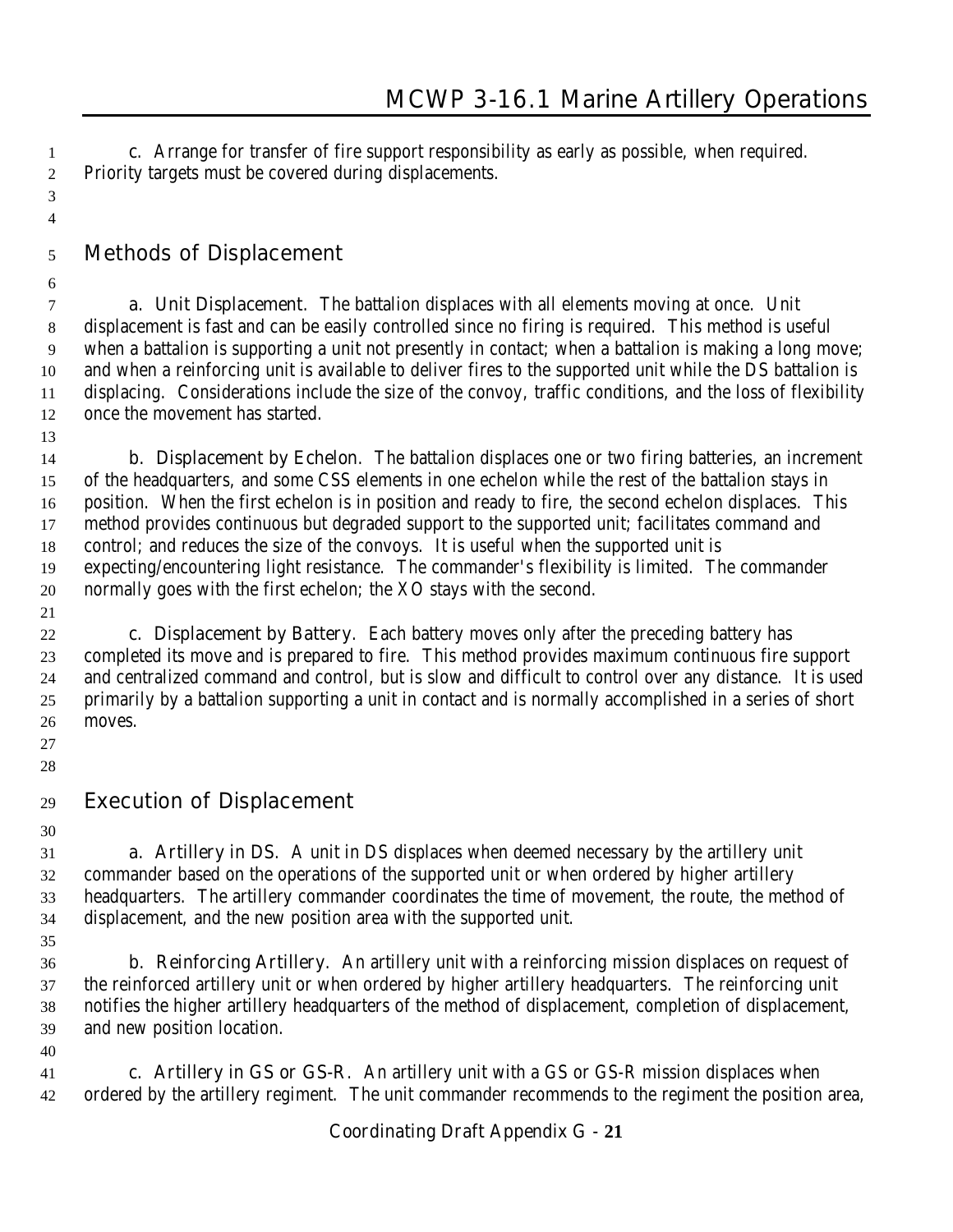route, method of displacement, and time of displacement. For GS-R artillery, the regiment may assign the GS-R mission to another unit while the displacement is in progress.

- 
- **Hasty Displacement**
- 

 The tactical situation may require the unit to displace with little warning or preparation time. The battery conducts a hasty displacement when it has some time available to expeditiously organize and conduct the displacement. This situation may arise because of imminent enemy attack or a change in the friendly situation. The senior man in the position must quickly assess the situation and signal the hasty displacement by audible and visual means. An advance party is rapidly assembled and departs to the new position. A limited-time preparation of the new position may be required. Firing elements and a fire direction element depart after the advance party has left. Remaining elements close to the new position as soon as possible.

- 
- 
- 
- 

# **Emergency Displacement**

 The tactical situation may require a battery to displace **immediately**. An emergency displacement is conducted when the battery must urgently leave its position to avoid casualties and damage to equipment. This situation normally occurs as a result of enemy attack. Time is not available for organization for the displacement. The displacement is guided by unit SOP, training, and small unit leadership. A reconnaissance party with minimum essential personnel, equipment, and vehicles meets at a predetermined point as rapidly as possible and departs to the new position. A limited-time preparation of the position is made. **Mission essential equipment and equipment of value to the enemy** are loaded as rapidly as possible and moved to the rally point. Mission essential equipment includes prime movers, howitzers, FDC and BOC, and enough communications, ammunition, and other assets to begin firing at the next position. Non-essential equipment is left in the position and recovered after the attack has ended and the unit is reassembled. In these situations, the senior man in position must rapidly assess the situation when deciding to signal an emergency displacement. He must consider the exposure of personnel and equipment in executing the displacement; i.e., the unit's vulnerability may increase. During position improvement, a unit can enhance its capability to conduct an emergency displacement by practicing the following measures:

- 
- Position vehicles close (e.g., near gun line, FDC, etc.), but dispersed.
- Operate with only mission-essential equipment and personnel.
- Download equipment/supplies only as necessary.
- Prepare positions for rapid exit; e.g., camouflage nets suspended overhead with exit readily accessible, use radio vehicles and field expedient antennae for communications, etc.